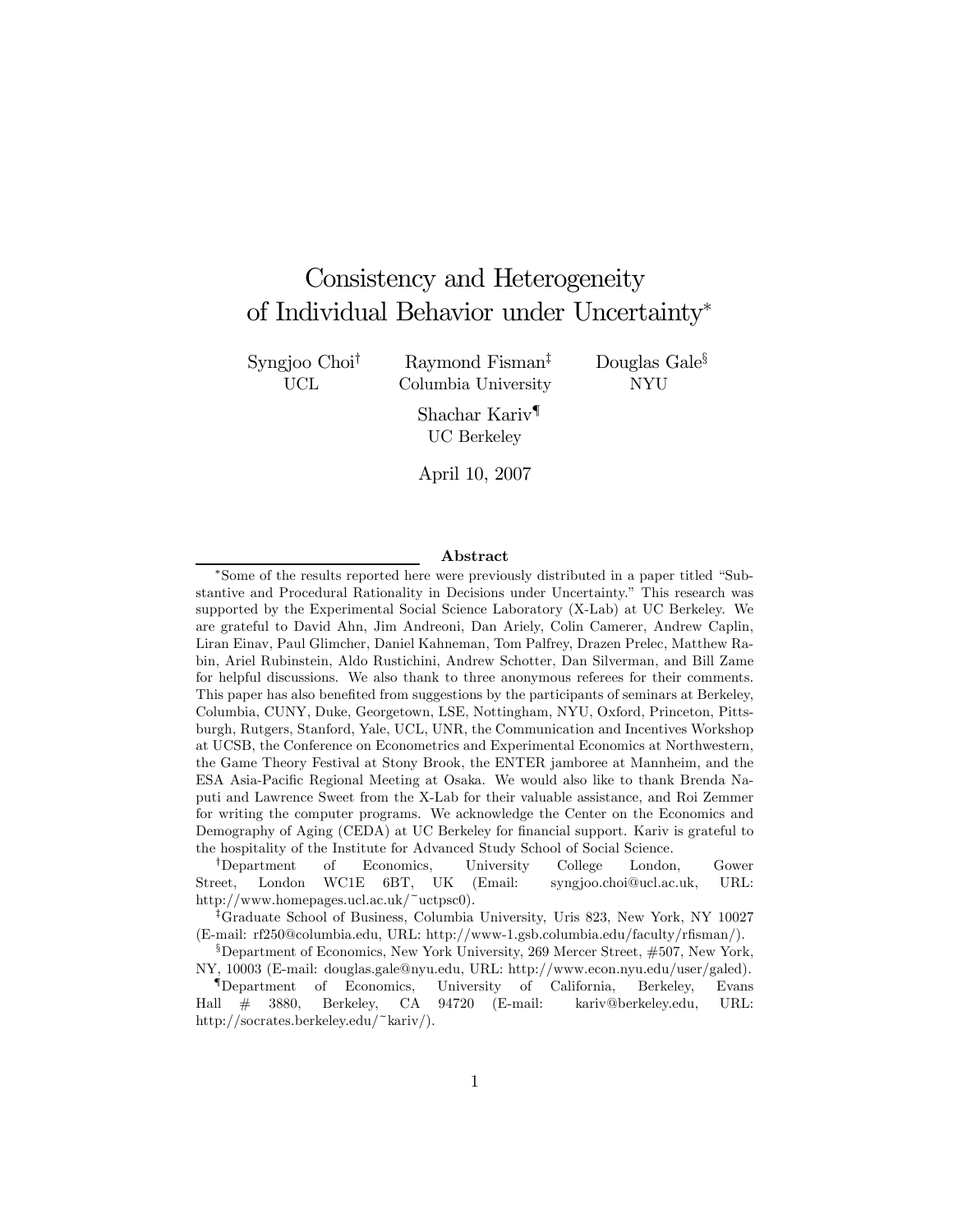By using graphical representations of simple portfolio choice problems, we generate a very rich data set to study behavior under uncertainty at the level of the individual subject. We test the data for consistency with the maximization hypothesis, and we estimate preferences using a two-parameter utility function based on Faruk Gul (1991). This specification provides a good interpretation of the data at the individual level and can account for the highly heterogeneous behaviors observed in the laboratory. The parameter estimates jointly describe attitudes toward risk and allow us to characterize the distribution of risk preferences in the population.

JEL Classification Numbers: D81, C91.

Key Words: uncertainty, revealed preference, Expected Utility Theory, loss/disappointment aversion, experiment.

We report the results of a series of experiments studying decision making under uncertainty. In our experimental design, we use an innovative graphical interface. Subjects see a graphical representation of a standard budget constraint on a computer screen. This can be interpreted either as a portfolio choice problem (the allocation of wealth between two risky assets) or a consumer decision problem (the selection of a bundle of contingent commodities subject to a standard budget constraint). Subjects use the mouse to choose a portfolio by pointing-and-clicking on the budget line. This intuitive and user-friendly interface allows for the quick and efficient elicitation of many decisions per subject from a wide variety of budget constraints. The result is a rich individual-level data set that constitutes the foundation of this paper's contribution.

The richness of the data set is immediately evident from inspecting the scatterplots corresponding to individual subjects' choices. These diagrams reveal distinctive behavioral patterns. Some individuals behave as if they were highly risk averse and always choose safe portfolios. Others behave as if they were risk neutral and maximize the expected value of payoffs. Still others combine elements of these behaviors with an apparent attempt to exploit the usual risk-return tradeoff. The behavior of subjects is generally complex and we found it impossible to classify in a simple taxonomy.

Although individual behavior is quite heterogeneous, a second striking fact is the high level of consistency in the individual level decisions. That is, most subjects behave as if they were maximizing a complete, transitive preference ordering over lotteries (portfolios). A well-known theorem of Sidney N. Afriat (1967) states that an individual's choices from a finite number of budget sets are consistent with maximization of a well-behaved utility function if and only if they satisfy the Generalized Axiom of Revealed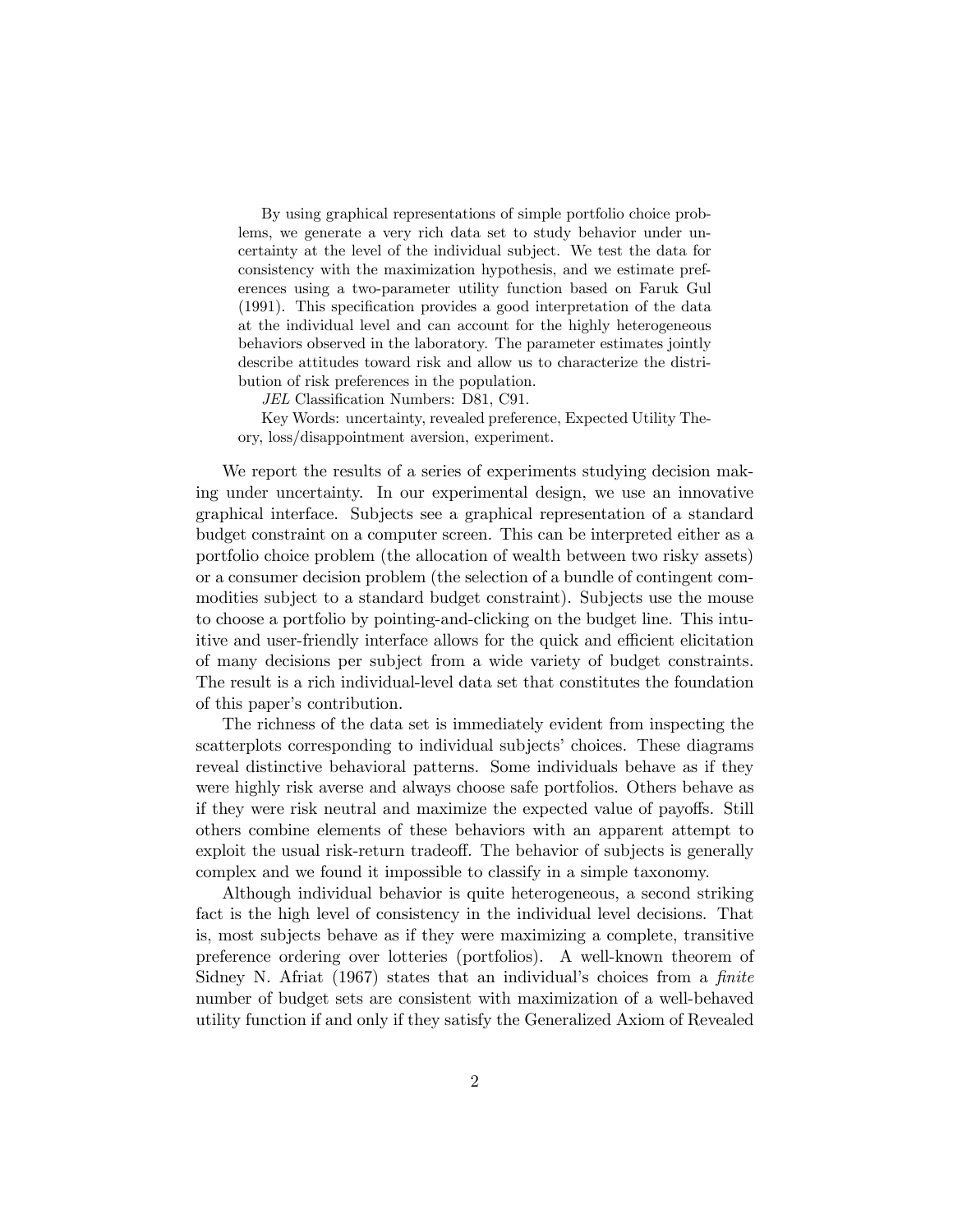Preference (GARP). In our experiment, individuals make a large number of choices on very different budget constraints. In particular, the shifts in income and relative prices are such that budget lines cross frequently. The variety of different choice problems faced by subjects produces data that allow for a powerful test of GARP. Subjects attain very high scores on standard measures of consistency and most are close to the ideal of perfectly rational behavior.

The consistency of individual decisions naturally leads us to ask what kind of preferences are consistent with the observed choices. Our third discovery is that the data is well explained by a preference ordering in which the indifference curves have a kink at the 45 degree line, which corresponds to a portfolio with a certain payoff. One interpretation of this preference ordering is that it displays loss or disappointment aversion (Eddie Dekel, 1986; Gul, 1991). Expected Utility Theory (EUT) is a special case of this theory. The family of utility functions we estimate is characterized by two parameters, one of which measures loss or disappointment aversion.

To implement this approach, we have followed prior literature in using a constant relative risk aversion (CRRA) specification, assuming the power utility function which is commonly employed in the empirical analysis of choice under uncertainty. We have also estimated the model using a constant absolute risk aversion (CARA) specification, assuming the exponential form, and integrated the results of the CRRA and CARA specifications. For simplicity, the estimation technique, for both power and exponential utilities, is non-linear least squares (NLLS), rather than maximum likelihood (ML). However, we also carry out the ML estimation, which is relegated to an appendix.

The parameter estimates vary dramatically across subjects, implying that individual behavior under uncertainty is very heterogeneous. However, over half of our subjects have a significant degree of loss or disappointment aversion. The remainder appear to be well approximated by preferences consistent with EUT (John von Neumann and Oskar Morgenstern, 1947; Leonard J. Savage, 1954). Because preferences are characterized by two parameters, we cannot easily summarize attitudes toward risk by a single number. However, we can compute a risk premium based on the difference between the expected value of a gamble and its certainty equivalent. Comparing the risk premium to a standard measure of risk aversion suggests that our estimates are within the range found by other researchers (cf. Kay-Yen Chen and Charles R. Plott, 1998; Charles A. Holt and Susan K. Laury, 2002; Jacob K. Goeree, Holt, and Thomas R. Palfrey, 2002, 2003; Goeree and Holt, 2004).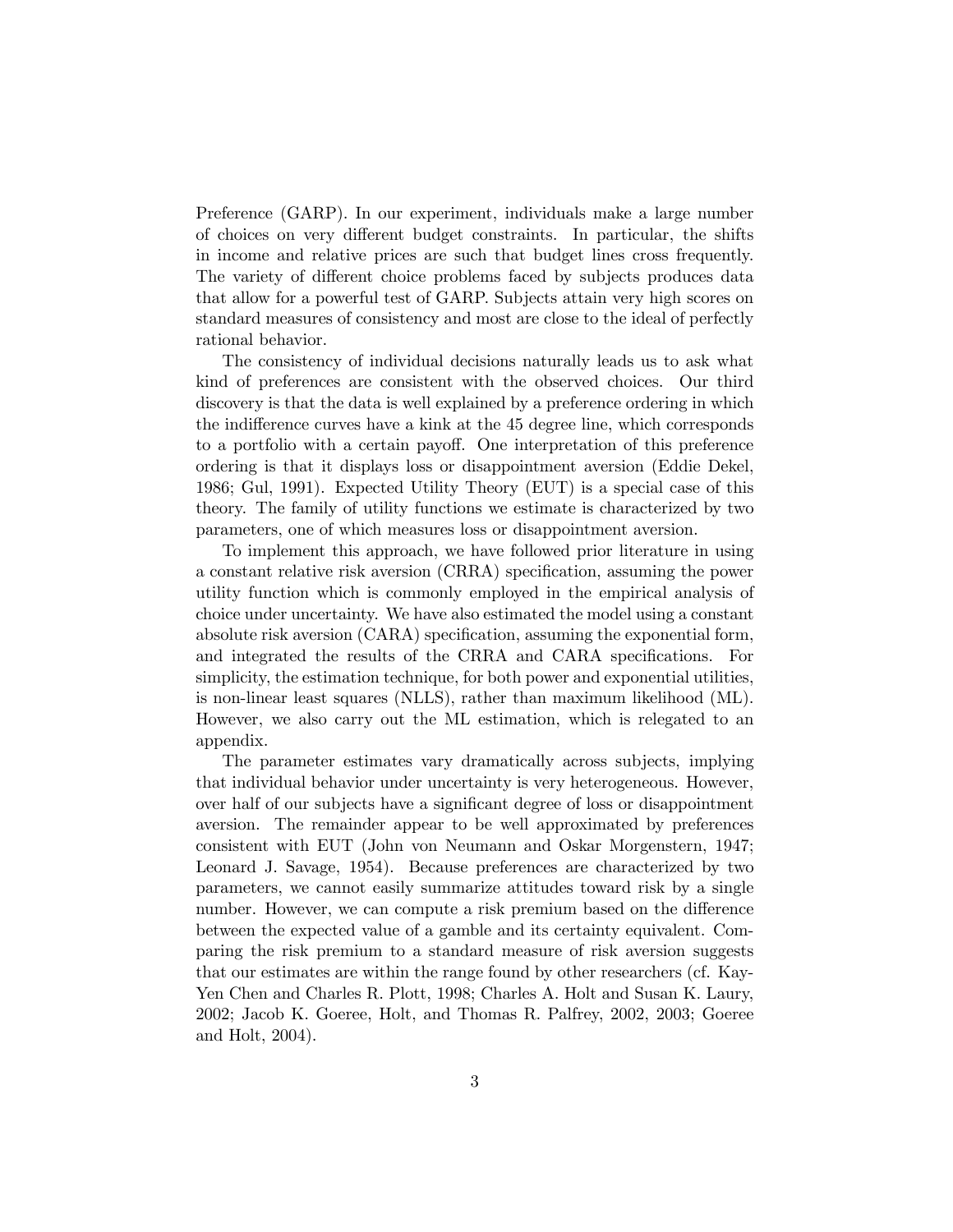The rest of the paper is organized as follows. Section 1 provides a discussion of closely related literature. Section 2 describes the experimental design and procedures. Section 3 illustrates some important features of the data and establishes the consistency of the data with utility maximization. Section 4 provides the econometric analysis, and Section 5 concludes. Experimental instructions, technical details, and individual-level data are gathered in appendices.

# 1 Related literature

The experimental literature on choice under uncertainty is vast and cannot be summarized here. Colin F. Camerer (1995) provides a comprehensive discussion of the experimental and theoretical work, and Chris Starmer (2000) provides a more recent review that focuses on evaluating non-EUT theories. The typical experimental design presents subjects with a number of binary choices. The objective is to test the empirical validity of particular axioms or to compare the predictive abilities of competing theories. These theories tend to be systematically disconfirmed by the data. This has motivated researchers to develop more descriptive models, and the investigation of these models has led to the discovery of new empirical regularities in the laboratory.

Typically, the criterion used to evaluate a theory is the fraction of choices it predicts correctly. A theory is "rejected" when the pattern of violations appears to be systematic. More recently, following the seminal work of John D. Hey and Chris Orme (1994) and David W. Harless and Camerer (1994), a number of papers compare models while allowing for randomness. In these studies, randomness can be interpreted as the effect of a trembling hand, calculation error, and so forth. While Harless and Camerer (1994) fit models to aggregate data, Hey and Orme (1994) use data derived from decisions over a very large menu of binary choices and estimate functional forms for individual subjects. They test EUT as a restriction on non-EUT theories and find that EUT appears to fit as well as non-EUT alternatives for almost 40 percent of their subjects and that violations of EUT decay with repetition.

A few other studies, such as Imran S. Currim and Rakesh K. Sarin (1989), Richard L. Daniels and L. Robin Keller (1990), and Pamela K. Lattimore, Joanna R. Baker and A. Dryden Witte (1992) have also estimated parametric utility functions for individual subjects. These studies find that many subjects obey EUT, with considerable variation in risk aversion across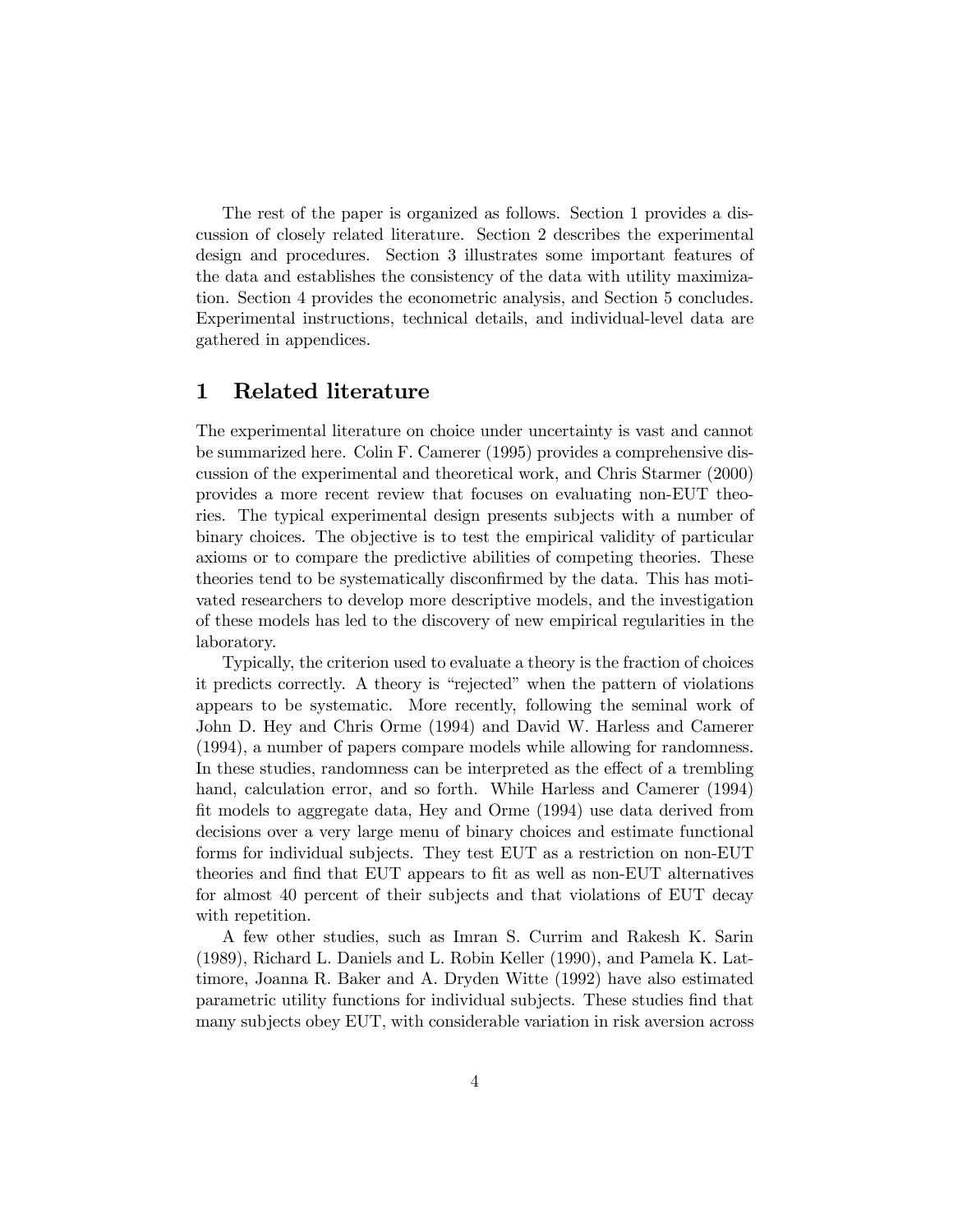subjects. Our paper — both in its experimental method and theoretical apparatus — substantially extends this research program by providing new techniques and larger samples that enable more precise estimation and better predictions. Camerer (1995) emphasizes the need for such improvements in advancing the research program in this area.

The distinctive features of the present paper are the new experimental design and the application of tools from consumer demand theory to individual decision making in the laboratory. This experimental design generates data that are better suited in a number of ways to estimating risk preferences. First, the choice of a portfolio from a convex budget set provides more information about preferences than a discrete choice.<sup>1</sup> Second, the large amount of individual-level data generated by this design allows us to apply statistical models to individual data rather than pooling data or assuming homogeneity across subjects. Hence, we may generate better individual-level estimates of risk aversion. Third, these decision problems are representative, both in the statistical sense and in the economic sense, rather than, as in existing methods, being designed to test a particular theory.

Syngjoo Choi, Raymond Fisman, Douglas M. Gale, and Shachar Kariv (forthcoming) extend the revealed preference techniques used in this paper to test the rationality of individual behavior. They also illustrate how revealed preference techniques can be used to recover underlying preferences nonparametrically.

The experimental technique described in this paper can also be applied to many other types of individual choice problems. For example, Fisman, Kariv, and Daniel Markovits (2007) employ a similar experimental methodology to study social preferences. While the papers share a similar experimental methodology, they address very different questions and produce very different behaviors.

 $1 \text{ In Graham Loomes (1991) subjects also allocate wealth in a portfolio of risky assets.}$ The focus of his paper is on providing a test of the independence axiom, so the results are not directly comparable to those presented here. Loomes (1991) showed that most subjects made nearly rational choices but systematically violated the independence axiom, and that the observed behavior cannot be accommodated by a number of non-EUT alternatives.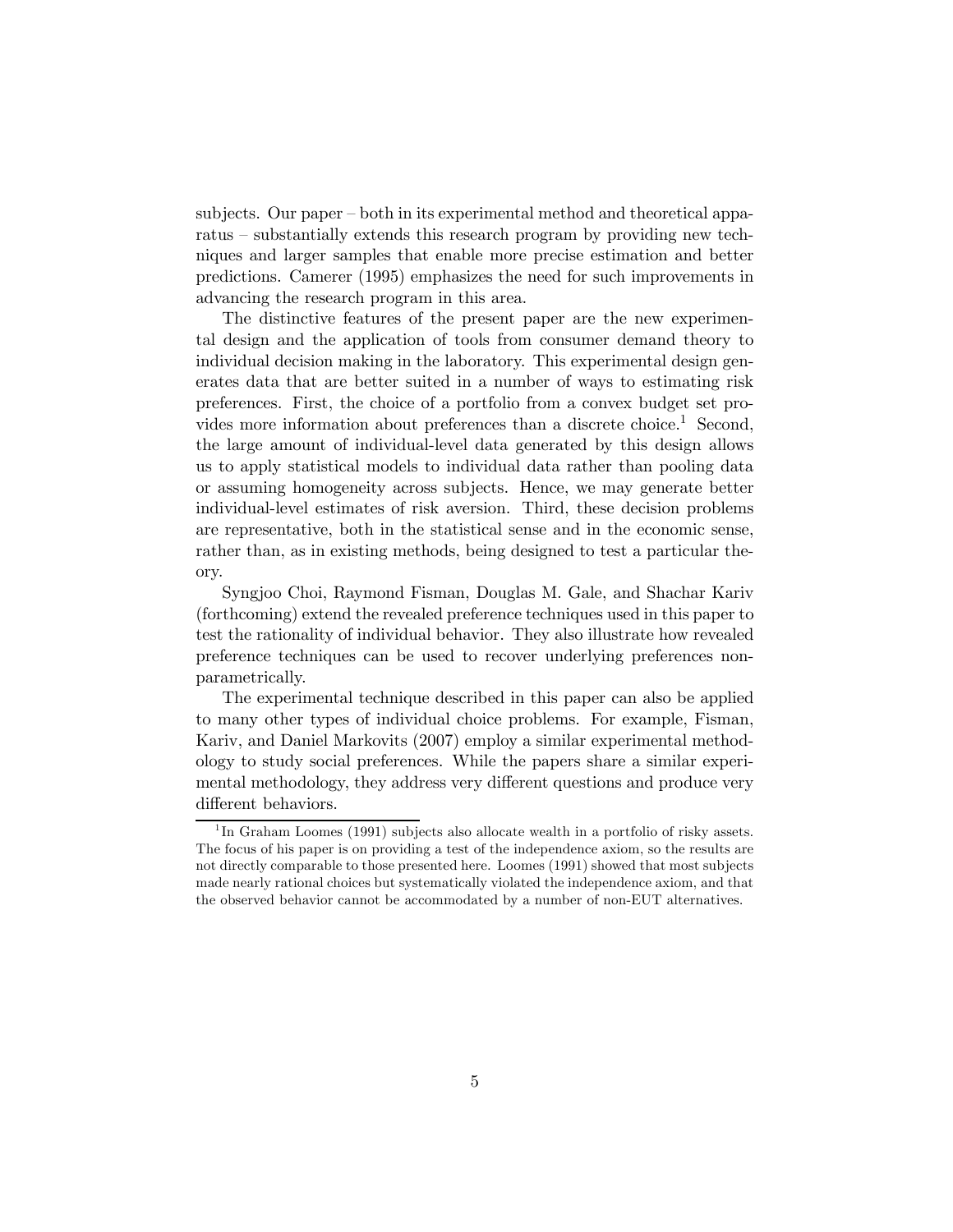# 2 Experimental design and procedures

#### 2.1 Design

In the experimental task we study, individuals make decisions under conditions of uncertainty about the objective parameters of the environment. In our preferred interpretation, there are two *states of nature* denoted by  $s = 1, 2$  and two associated *Arrow securities*, each of which promises a payoff of one unit of account in one state and nothing in the other. We consider the problem of allocating an individual's wealth between the two Arrow securities. Let  $x_s$  denote the demand for the security that pays off in state  $s$ and let  $p_s$  denote its price. We normalize the individual's wealth to 1. The budget constraint is then  $p_1x_1 + p_2x_2 = 1$  and the individual can choose any portfolio  $(x_1, x_2) \geq 0$  that satisfies this constraint.

An example of a budget constraint defined in this way is the straight line AB drawn in Figure 1. The axes measure the future value of a possible portfolio in each of the two states. The point  $C$ , which lies on the 45 degree line, corresponds to a portfolio with a certain payoff. By contrast, point A (point  $B$ ) represents a portfolio in which all wealth is invested in the security that pays off in state 1 (state 2). A portfolio such as  $C$  is called a safe portfolio and portfolios such as A and B are called boundary portfolios. A portfolio that is neither a safe nor a boundary portfolio is called an intermediate portfolio. Notice that, given the objective probabilities of each state, positions on  $AB$  do not represent fair bets (portfolios with the same expected value as the a safe portfolio). If  $\pi$  is the probability of state 1 and the slope of the budget line  $-p_1/p_2$  is steeper than  $-\pi/(1-\pi)$ , positions along AC have a higher payoff in state 1, a lower payoff in state 2, and a lower expected portfolio return than point C.

[Figure 1 here]

#### 2.2 Procedures

The experiment was conducted at the Experimental Social Science Laboratory (X-Lab) at UC Berkeley under the X-Lab Master Human Subjects Protocol. The 93 subjects in the experiment were recruited from undergraduate classes and staff at UC Berkeley. After subjects read the instructions (reproduced in Appendix I), the instructions were read aloud by an experimenter. Each experimental session lasted about one and a half hours. Payoffs were calculated in terms of tokens and then converted into dollars.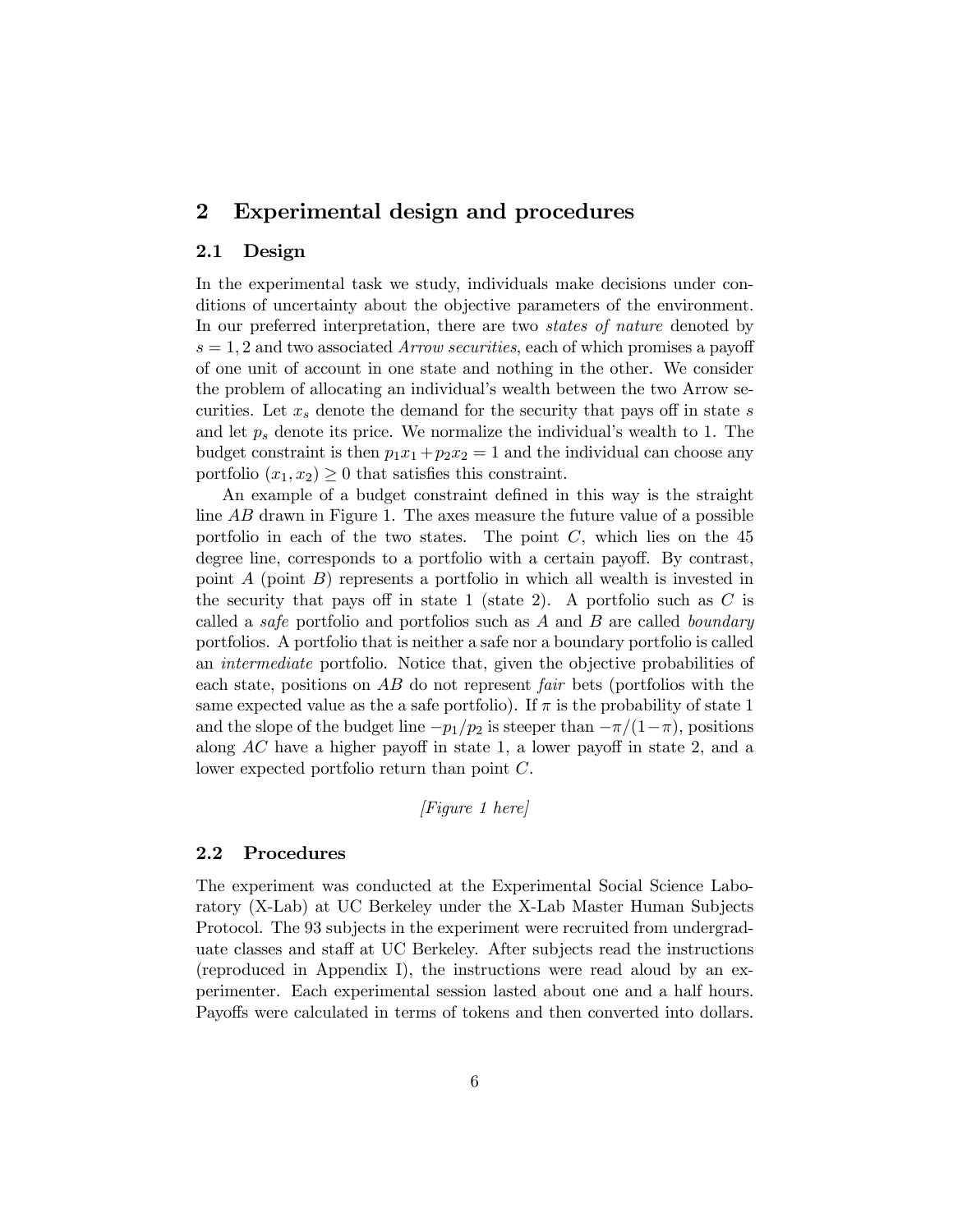Each token was worth \$0.5. A \$5 participation fee and subsequent earnings, which averaged about \$19, were paid in private at the end of the session.

Each session consisted of 50 independent decision rounds. In each round, a subject was asked to allocate tokens between two accounts, labeled x and y. The x account corresponds to the x-axis and the y account corresponds to the y-axis in a two-dimensional graph. Each choice involved choosing a point on a budget line of possible token allocations. Each round started by having the computer select a budget line randomly from the set of lines that intersect at least one axis at or above the 50 token level and intersect both axes at or below the 100 token level. The budget lines selected for each subject in his decision problems were independent of each other and of the budget lines selected for other subjects in their decision problems.

The x-axis and y-axis were scaled from 0 to 100 tokens. The resolution compatibility of the budget lines was 0.2 tokens. At the beginning of each decision round, the experimental program dialog window went blank and the entire setup reappeared. The appearance and behavior of the pointer were set to the Windows mouse default and the pointer was automatically repositioned randomly on the budget line at the beginning of each round. To choose an allocation, subjects used the mouse or the arrows on the keyboard to move the pointer on the computer screen to the desired allocation. Subjects could either left-click or press the Enter key to record their allocations. No subject reported difficulty understanding the procedures or using the computer interface. (The computer program dialog window is shown in the experimental instructions which are reproduced in Appendix I.)

At the end of the round, the computer randomly selected one of the accounts, x or y. Each subject received the number of tokens allocated to the account that was chosen. We studied a *symmetric* treatment (subjects ID 201-219 and 301-328), in which the two accounts were equally likely  $(\pi = 1/2)$  and two *asymmetric* treatments (subjects ID 401-417, 501-520 and 601-609) in which one of the accounts was selected with probability 1/3 and the other account was selected with probability  $2/3$  ( $\pi = 1/3$  or  $\pi = 2/3$ ). The treatment was held constant throughout a given experimental session. Subjects were not informed of the account that was actually selected at the end of each round. At the end of the experiment, the computer selected one decision round for each participant, where each round had an equal probability of being chosen, and the subject was paid the amount he had earned in that round.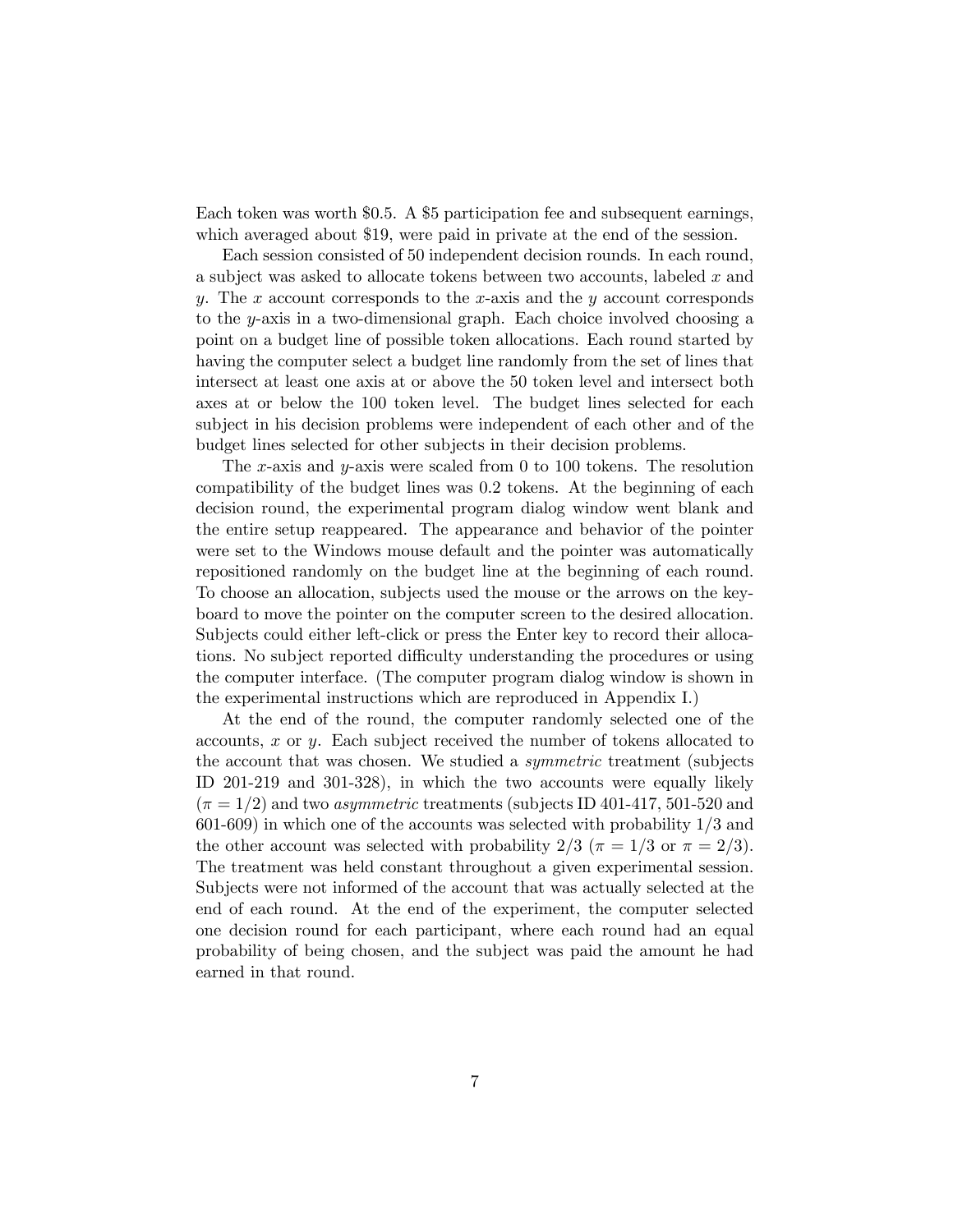## 3 From data to preferences

#### 3.1 Data description

We begin with an overview of some important features of the experimental data. We will focus on the symmetric treatment, where the regularities in the data are very clear, and select a small number of subjects who illustrate salient features of the data. One must remember, however, that for most subjects the data are much less regular. Figure 2 depicts, for each subject, the relationship between the log-price ratio  $\ln (p_1/p_2)$  and the token share  $x_1/(x_1+x_2)$ . The figures for the full set of subjects are available in Appendix II, which also shows the portfolio choices  $(x_1, x_2)$  as points in a scatterplot, and the relationship between the log-price ratio  $\ln (p_1/p_2)$  and the budget share  $p_1x_1$  (prices are normalized by income so that  $p_1x_1 + p_2x_2 = 1$ ). Clearly, the distinction between token share and budget share is only relevant in the presence of price changes.

## [Figure 2 here]

Figure 2A depicts the choices of a subject (ID 304) who always chose nearly safe portfolios  $x_1 = x_2$ . This behavior is consistent with infinite risk aversion. Figure 2B shows the choices of the only subject (ID 303) who, with a few exceptions, made nearly equal expenditures  $p_1x_1 = p_2x_2$ . This behavior is consistent with a logarithmic von Neumann-Morgenstern utility function. This is a very special case, where the regularity in the data is very clear. We also find many cases of subjects who implemented "smooth" responsiveness of portfolio allocations to prices, albeit less precisely. Among these subjects, we find considerable heterogeneity in price sensitivity. Perhaps most interestingly, no subject in the symmetric treatment allocated all the tokens to  $x_1$  if  $p_1 < p_2$  and to  $x_2$  if  $p_1 > p_2$ . This is the behavior that would be implied by pure risk neutrality, for example. Nevertheless, boundary portfolios  $(x_1, 0)$  and  $(0, x_2)$  were used in combination with other portfolios by many subjects, as we will see below.<sup>2</sup>

Another interesting regularity is illustrated in Figure 2C, which depicts the decisions of a subject (ID 307) who allocated all of his tokens to  $x_1(x_2)$ for values of  $\ln(p_1/p_2)$  that give a flat (steep) budget line. This aspect of

<sup>&</sup>lt;sup>2</sup>A single subject (ID 508) almost always chose  $x_1 = 0$  if  $p_1 > p_2$  and  $x_2 = 0$  otherwise. However, he participated in the asymmetric treatment ( $\pi = 2/3$ ) and thus his choices do not correspond to risk neutrality. Three subjects (ID 205, 218 and 320) chose a minimum level of consumption of ten tokens in each state, and allocated the residual to the less expensive security.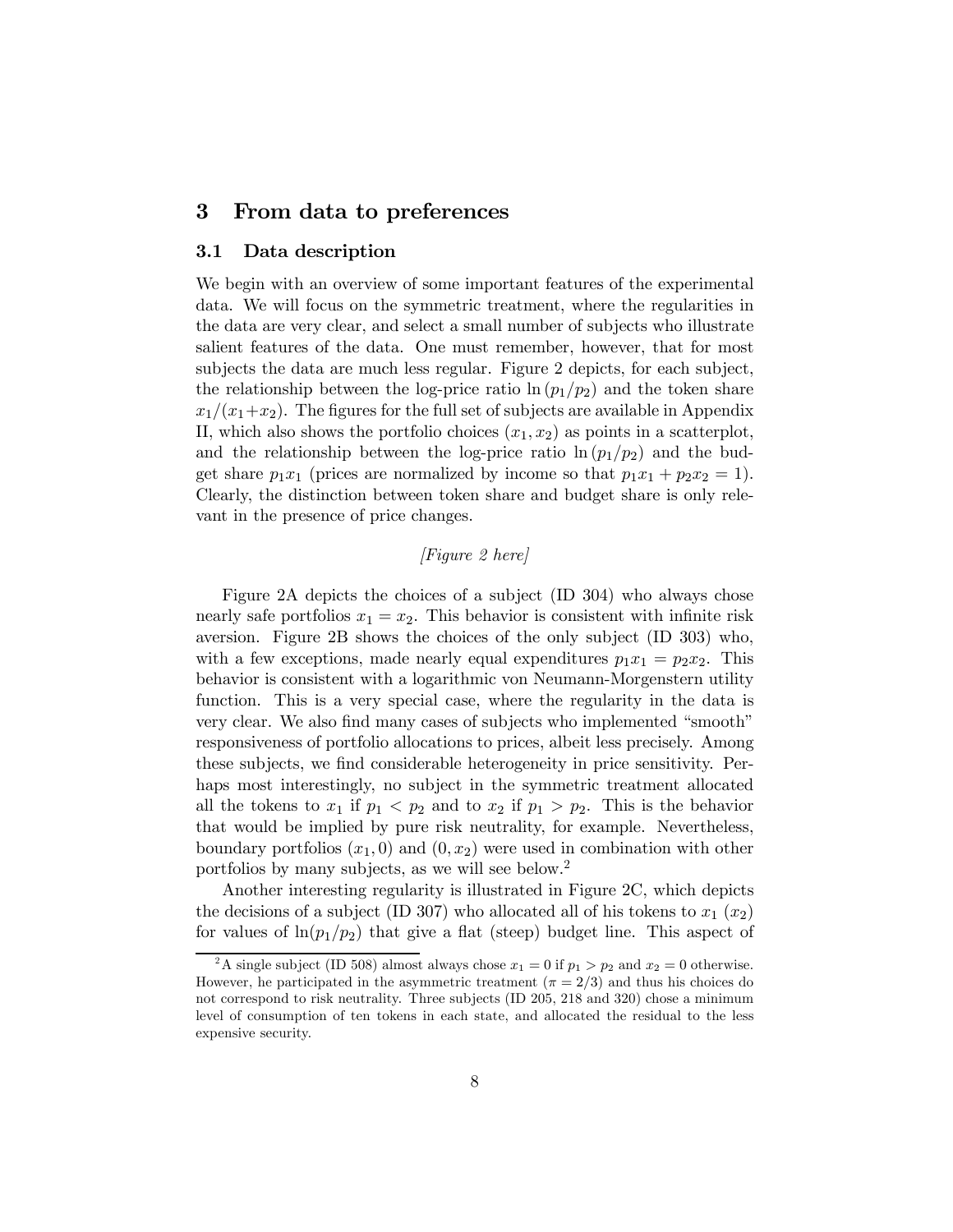his behavior would be consistent with risk neutrality. However, for a variety of intermediate prices corresponding to  $\ln(p_1/p_2)$  around zero, this subject chose nearly safe portfolios  $x_1 = x_2$ . This aspect of his choice behavior is consistent with infinite risk aversion. So this subject is apparently switching between behaviors that are individually consistent with EUT, but mutually inconsistent. In fact, as we will see in the econometric analysis below, this subject's preferences exhibit loss or disappointment aversion (where the safe portfolio  $x_1 = x_2$  is taken to be the reference point).

There are yet more fine-grained cases where the behavior is less stark, such as the subject (ID 216) whose choices are depicted in Figure 2D. This subject combines intermediate portfolios for a variety of intermediate relative prices with boundary portfolios for prices that give sufficiently flat or steep budget lines. Further, the subject (ID 318) whose choices are depicted in Figure 2E combines safe, intermediate and boundary portfolios. There is something distinctly discontinuous in the behavior of these subjects and their choices are clearly not consistent with the standard interpretation of EUT.

These are of course special cases, where the regularities in the data are very clear. There are many subjects for whom the behavioral rule is much less clear and there is no taxonomy that allows us to classify all subjects unambiguously. But even in cases that are harder to classify, we can pick out the safe, intermediate, and boundary portfolios described above. Overall, a review of the full data set reveals striking regularities within and marked heterogeneity *across* subjects.

#### 3.2 Testing rationality

Before proceeding to a parametric analysis of the data, we want to check whether the observed data are consistent with any preference ordering, EU or non-EU. To answer this question, we need to make use of some results from the theory of revealed preference. A well-known result, due to Afriat (1967), tells us that a finite data set generated by an individual's choices can be rationalized by a well-behaved (piecewise linear, continuous, increasing and concave) utility function, if and only if the data satisfies the Generalized Axiom of Revealed Preference (GARP).<sup>3</sup> GARP requires that if a portfolio x is revealed preferred to  $x'$  then  $x'$  is not strictly revealed preferred to x. So, in order to show that the data are consistent with utility-maximizing

<sup>&</sup>lt;sup>3</sup>This statement of the result follows Hal R. Varian (1982), who replaced the condition Afriat called cyclical consistency with GARP.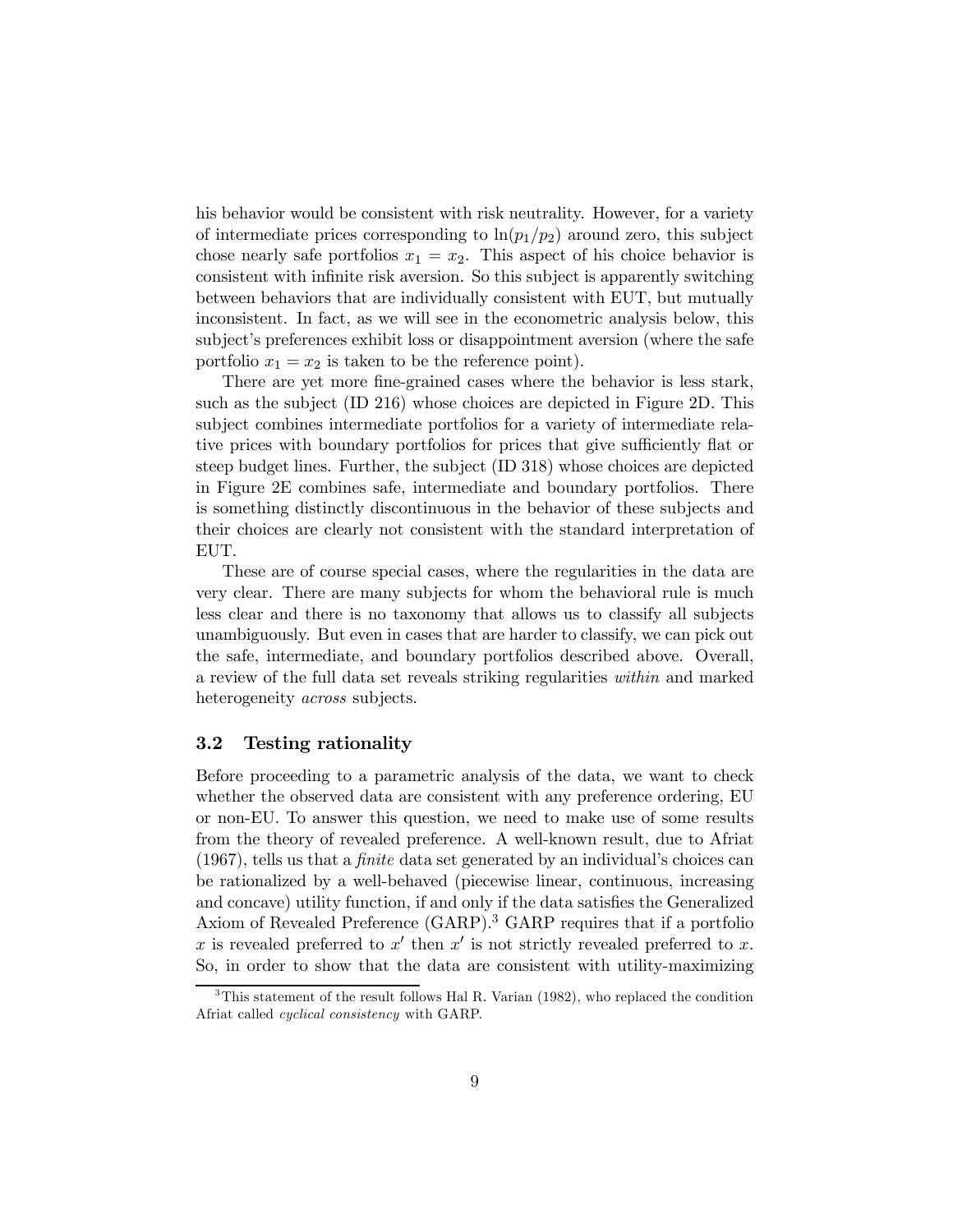behavior, we can simply check whether it satisfies GARP (simple in theory, though difficult in practice for moderately large data sets).

Since GARP offers an exact test (either the data satisfy GARP or they do not) and choice data almost always contain at least some violations, we also wish to measure the extent of GARP violations. We report measures of GARP violations based on an index proposed by Afriat (1972). Afriat's critical cost efficiency index (CCEI) measures the amount by which each budget constraint must be adjusted in order to remove all violations of GARP. Figure 3 illustrates one such adjustment for a simple violation of GARP involving two portfolios,  $x^1$  and  $x^2$ <sup>4</sup>. It is clear that  $x^1$  is revealed preferred to  $x^2$  because  $x^2$  is cheaper than  $x^1$  at the prices at which  $x^1$  is purchased, and  $x^2$  is revealed preferred to  $x^1$ , since  $x^1$  is cheaper than  $x^2$ at the prices at which  $x^2$  is purchased. If we shifted the budget constraint through  $x^2$  as shown, the violation would be removed. In this case, the CCEI would equal  $A/B$   $(A/B > C/D)$ .

#### [Figure 3 here]

By definition, the CCEI is a number between 0 and 1, where a value of 1 indicates that the data satisfy GARP perfectly. There is no natural threshold for determining whether subjects are close enough to satisfying GARP that they can be considered utility maximizers. Varian (1991) suggests a threshold of 0.95 for the CCEI, but this is purely subjective. A more scientific approach, proposed by Stephen G. Bronars (1987), calibrates the various indices using a hypothetical subject whose choices are uniformly distributed on the budget line. We generated a random sample of 25,000 subjects and found that their scores on the Afriat CCEI indices averaged 0.60. <sup>5</sup> Furthermore, all 25,000 random subjects violated GARP at least once, and none had a CCEI score above Varian's 0.95 threshold. If we choose the 0.9 efficiency level as our critical value, we find that only 12 of the random subjects had CCEI scores above this threshold.

Figure 4 compares the distributions of the CCEI scores generated by the sample of 25,000 hypothetical subjects (gray) and the distributions of the scores for the actual subjects (black).<sup>6</sup> The horizontal axis shows the value

<sup>&</sup>lt;sup>4</sup>In fact, here we have a violation of the Weak Axiom of Revealed Preference (WARP).

Note that choices that violate WARP also violate GARP, but the opposite need not hold. <sup>5</sup>Each of the 25,000 random subjects makes 50 choices from randomly generated budget sets, in the same way that the human subjects do.

<sup>&</sup>lt;sup>6</sup>To allow for small trembles resulting from the slight imprecision of subjects' handling of the mouse, all the results presented below allow for a narrow confidence interval of one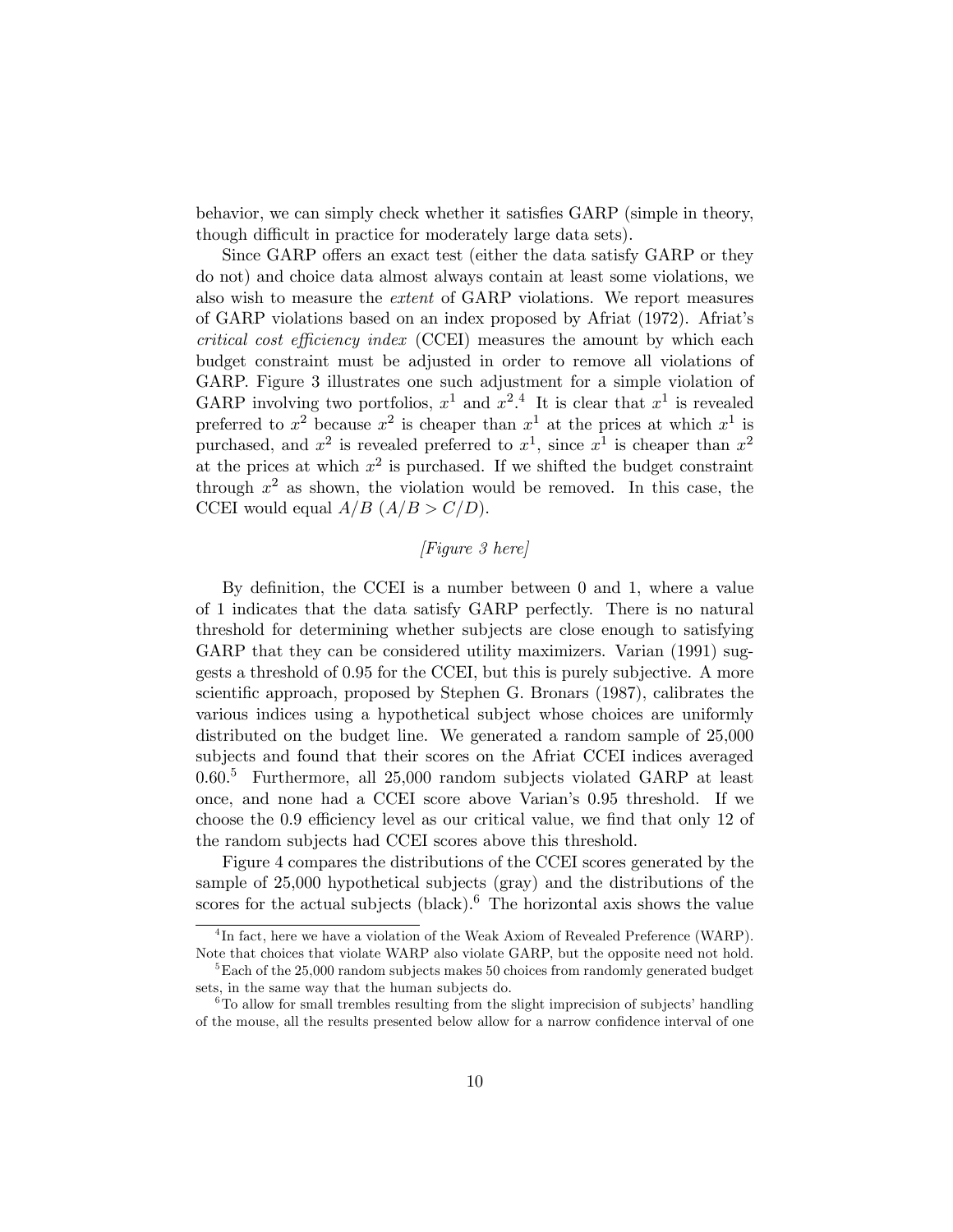of the index and the vertical axis measures the percentage of subjects corresponding to each interval. The histograms clearly show that a significant majority of the subjects did much better than the randomly generated subjects and only a bit worse than an ideal (rational) subject. Our experiment is thus sufficiently powerful to exclude the possibility that consistency is the accidental result of random behavior. As a practical note, the consistency results presented above suggest that subjects did not have any difficulties in understanding the procedures or using the computer program.

## $[Figure 4 here]$

The power of the experiment is very sensitive to the number of observations for each subject. To illustrate this point, we simulated the choices of random subjects in two experiments which used the design of this paper except that in one, subjects made 10 choices and in the other, they made 25 choices. In each case, the simulation was based on 25,000 random subjects. In the simulated experiment with 25 choices, 4.3 percent of random subjects were perfectly consistent, 14.3 percent had CCEI scores above Varian's 0.95 threshold, and 28.9 percent had values above 0.90. In the simulated experiment with only 10 choices, the corresponding percentages were 20.2, 37.3, and 50.6. In other words, there is a very high probability that random behavior will pass the GARP test if the number of individual decisions is as low as it usually has been in earlier experiments. We refer the interested reader to Choi, Fisman, Gale and Kariv (forthcoming) for further details on the power of tests for consistency with GARP.

Appendix III lists, by subject, the number of violations of WARP and GARP, and also reports the values of the three indices according to descending CCEI scores. Although it provides a summary statistic of the overall consistency of the data with GARP, the CCEI does not give any information about which of the observations are causing the most severe violations. We refer the interested reader to Appendix III for precise details on testing for consistency with GARP and other indices that have been proposed for this purpose by Varian (1991) and Martijn Houtman and J. A. H. Maks (1985). The various indices are all computationally intensive for even moderately large data sets. (The computer program and details of the algorithms are available from the authors upon request.)

token (for any i and  $j \neq i$ , if  $|x^i, x^j| \leq 1$  then  $x^i$  and  $x^j$  are treated as the same portfolio). We generate virtually identical results allowing for a narrower confidence interval.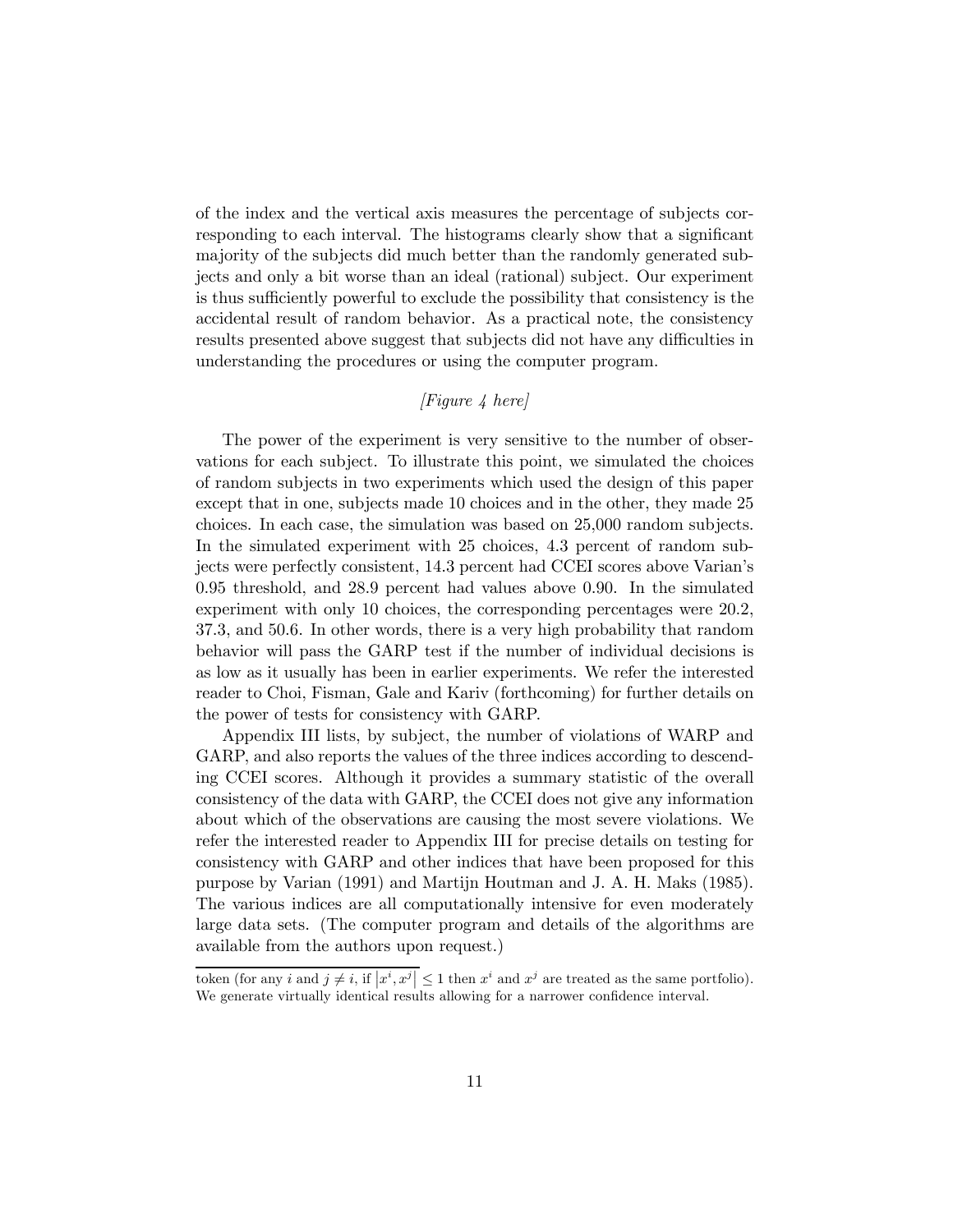# 4 Econometric analysis

#### 4.1 Specification

The near consistency of subjects' choices tells us that there exists a wellbehaved utility function that rationalizes most of the data. Additionally, because of the nature of the data, particularly the clustering at the safe and boundary portfolios, EUT cannot provide a plausible fit for the data at the individual level. The particular patterns observed in the data lead us to consider the theory of loss/disappointment aversion proposed by Gul (1991), which implies that the utility function over portfolios  $(x_1, x_2)$  takes the form

$$
\min \{ \alpha u(x_1) + u(x_2), u(x_1) + \alpha u(x_2) \},\tag{1}
$$

where  $\alpha \geq 1$  is a parameter measuring loss/disappointment aversion and  $u(\cdot)$  is the utility of consumption in each state. In this interpretation, the safe portfolio  $x_1 = x_2$  is taken to be the reference point. If  $\alpha > 1$  there is a kink at the point where  $x_1 = x_2$  and if  $\alpha = 1$  we have the standard EUT representation. This formulation thus embeds EUT as a parsimonious and tractable special case and allows for the estimation of the parameter values in our empirical analysis below.

#### 4.2 Constant relative risk aversion (CRRA)

To implement this approach, we assume that  $u(\cdot)$  takes the power form commonly employed in the analysis of choice under uncertainty,

$$
u(x) = \frac{x^{1-\rho}}{(1-\rho)},
$$

where  $\rho$  is the Arrow-Pratt measure of relative risk aversion. The parameters in this two-parameter specification,  $\alpha$  and  $\rho$ , jointly describe the attitudes toward risk and allow us to characterize the distribution of risk preferences in the population.

The use of the power function has one limitation, however, in that the function is not well defined for the boundary portfolios. We incorporate the boundary observations  $(1/p_1, 0)$  or  $(0, 1/p_2)$  into our estimation using strictly positive portfolios where the zero component is replaced by a small consumption level such that the demand ratio  $x_1/x_2$  is either  $1/\omega$  or  $\omega$ , respectively. The minimum ratio is chosen to be  $\omega = 10^{-3}$ . The selected level did not substantially affect the estimated coefficients for any subject.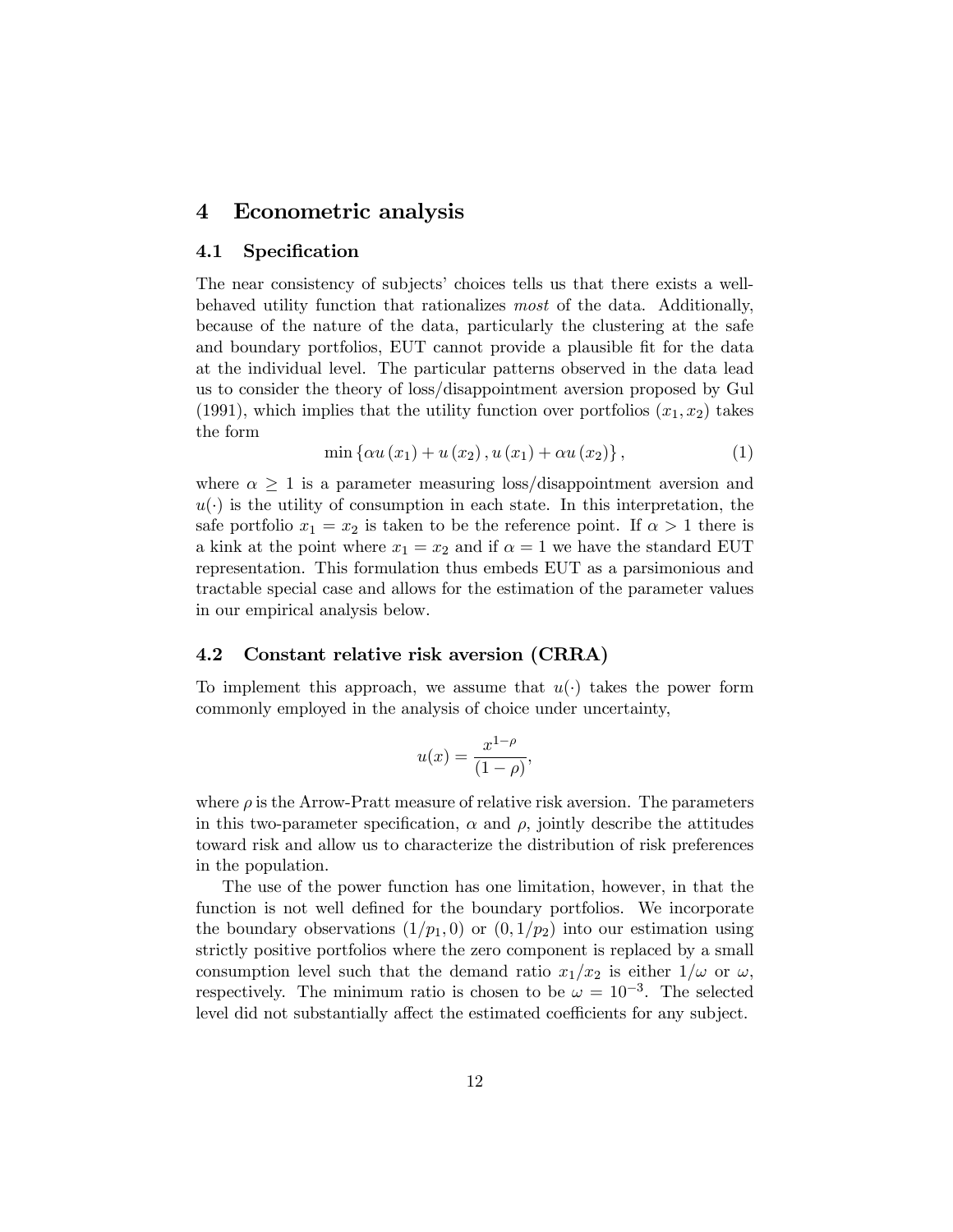With this adjustment, maximizing the utility function subject to the budget constraint yields a non-linear relationship between  $\ln(p_1/p_2)$  and  $ln(x_1/x_2)$ , which is illustrated in Figure 5 below. If the security prices are very different, then the optimum is the boundary portfolio with the larger expected payoff. If the security prices are very similar (log-price ratios are close to zero), then the optimum is the safe portfolio. In these cases, the optimal choice is insensitive to small price changes. For logprice ratios that are neither extreme nor close to zero, the optimum is an intermediate portfolio and the choice is sensitive to small changes in the risk-return tradeoff.

## [Figure 5 here]

The subject's demand will belong to one of five possible cases: (i) a corner solution in which  $x_1 = \omega \bar{x}_2$  if  $x_1/x_2 < \omega$ ; (*ii*) an interior solution where  $\omega \leq x_1/x_2 < 1$ ; (iii) a corner solution where  $x_2 = \omega \bar{x}_1$  if  $1/\omega < x_1/x_2$ ; (*iv*) an interior solution where  $1 < x_1/x_2 \le 1/\omega$ ; and (*v*) a solution at the kink where  $x_1/x_2 = 1$ .<sup>7</sup> The two interior solutions are characterized by firstorder conditions in the form of equations; the two corner solutions and the kink are characterized by inequalities. Combining these cases, we can define an individual-level econometric specification for each subject  $n$  separately, and generate estimates of  $\hat{\alpha}_n$  and  $\hat{\rho}_n$  using nonlinear least squares (NLLS).

The data generated by an individual's choices are  $\{(\bar{x}_1^i, \bar{x}_2^i, x_1^i, x_2^i)\}_{i=1}^{50}$ , where  $(x_1^i, x_2^i)$  are the coordinates of the choice made by the subject and  $(\bar{x}_1^i, \bar{x}_2^i)$  are the endpoints of the budget line, (so we can calculate the relative prices  $p_1^i/p_2^i = \bar{x}_2^i/\bar{x}_1^i$  for each observation *i*). Next, we identify the five different cases discussed above (corner solutions, interior solutions, kink). The first-order conditions at the optimal choice  $(x_1^{i*}, x_2^{i*})$ , given  $(\bar{x}_1^i, \bar{x}_2^i)$ , can thus be written as follows (here we have taken logs of the first-order conditions and then replaced prices with the observed values):

$$
\ln\left(\frac{x_1^{i*}}{x_2^{i*}}\right) = f\left[\ln\left(\frac{\bar{x}_2^{i}}{\bar{x}_1^{i}}\right);\alpha,\rho,\omega\right] = \begin{cases} \ln \omega & \text{if } \ln\left(\frac{\bar{x}_2^{i}}{\bar{x}_1^{i}}\right) \geq \ln \alpha - \rho \ln \omega, \\ -\frac{1}{\rho}\left[\ln\left(\frac{\bar{x}_2^{i}}{\bar{x}_1^{i}}\right) - \ln \alpha\right] & \text{if } \ln \alpha < \ln\left(\frac{\bar{x}_2^{i}}{\bar{x}_1^{i}}\right) < \ln \alpha - \rho \ln \omega, \\ 0 & \text{if } -\ln \alpha \leq \ln\left(\frac{\bar{x}_2^{i}}{\bar{x}_1^{i}}\right) \leq \ln \alpha, \\ -\frac{1}{\rho}\left[\ln\left(\frac{\bar{x}_2^{i}}{\bar{x}_1^{i}}\right) + \ln \alpha\right] & \text{if } -\ln \alpha + \rho \ln \omega < \ln\left(\frac{\bar{x}_2^{i}}{\bar{x}_1^{i}}\right) < -\ln \alpha, \\ -\ln \omega & \text{if } \ln\left(\frac{\bar{x}_2^{i}}{\bar{x}_1^{i}}\right) \leq -\ln \alpha + \rho \ln \omega. \end{cases}
$$

<sup>&</sup>lt;sup>7</sup>Intuitively, these conditions set the ratio of demands  $x_1/x_2$  equal to  $\omega$  or  $1/\omega$  when observations are near to the boundary.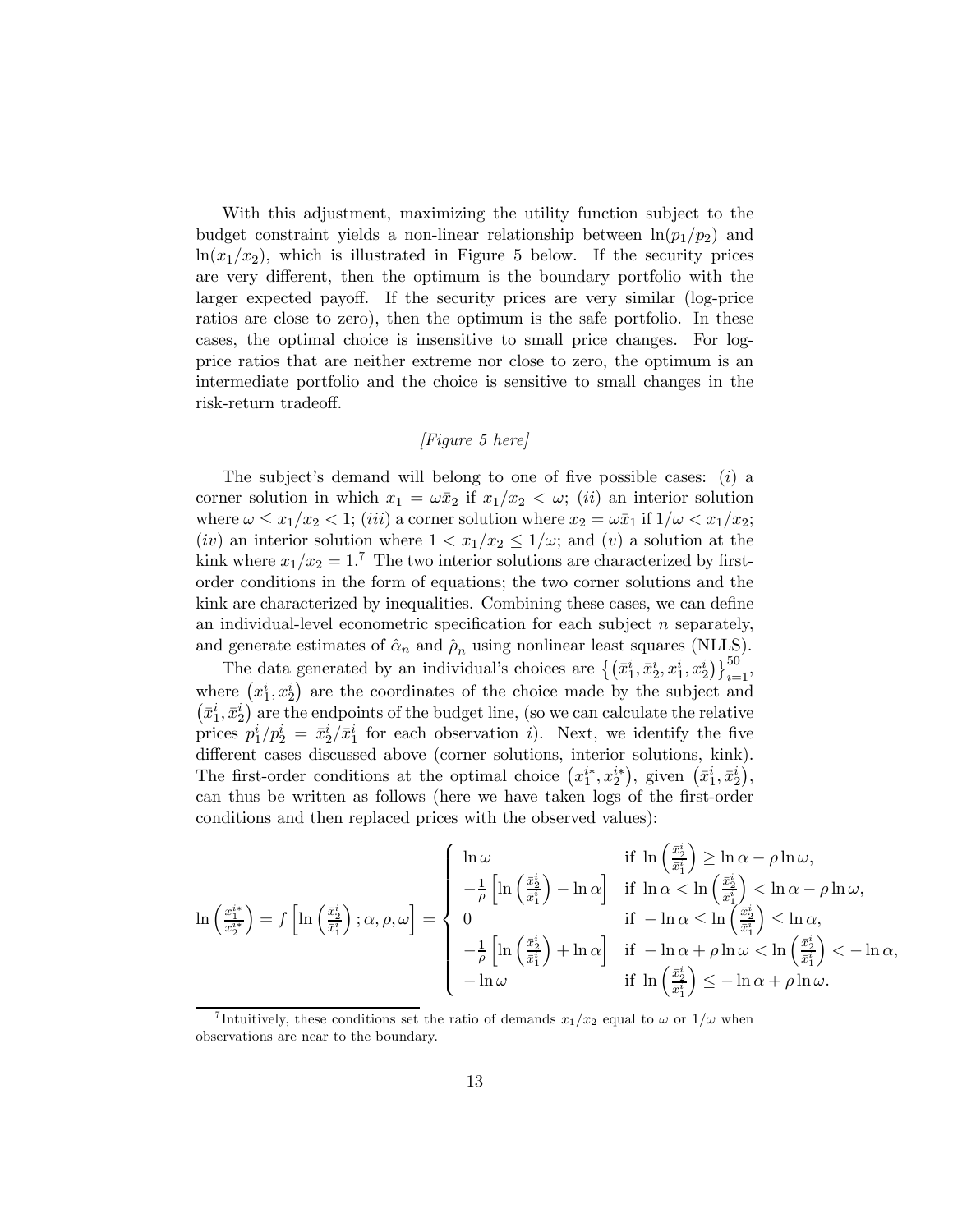Then, for each subject n, we choose the parameters,  $\alpha$  and  $\rho$ , to minimize

$$
\sum_{i=1}^{50} \left[ \ln \left( \frac{x_1^i}{x_2^i} \right) - f \left( \ln \left( \frac{\bar{x}_2^i}{\bar{x}_1^i} \right); \alpha, \rho, \omega \right) \right]^2.
$$

Before proceeding to estimate the parameters, we omit the nine subjects with CCEI scores below 0.80 (ID 201, 211, 310, 321, 325, 328, 406, 504 and 603) as their choices are not sufficiently consistent to be considered utilitygenerated. We also exclude the three subjects (ID 205, 218 and 320) who almost always chose a minimum level of consumption of ten tokens in each state, and the single subject (ID 508) who almost always chose a boundary portfolio. This leaves a total of 80 subjects (86.0 percent) for whom we recover preferences by estimating the model. Finally, we note that out of the 80 subjects, 33 subjects (41.3 percent) have no boundary observations and this increases to a total of 60 subjects (75.0 percent) if we consider subjects with less than five boundary observations.

Appendix IV presents the results of the estimations  $\hat{\alpha}_n$  and  $\hat{\rho}_n$  for the full set of subjects. Table 1 below displays summary statistics for the estimation results. Of the 80 subjects listed in Appendix IV, 56 subjects (70.0 percent) exhibit kinky preferences  $(\hat{\alpha}_n > 1)$ . Also, a significant fraction of our subjects in both treatments have moderate levels of  $\hat{\rho}_n$ . However, our specification allows the kink  $(\alpha)$  to "absorb" some of the curvature in the indifference curves  $(\rho)$ . More importantly, because the model has two parameters,  $\alpha$  and  $\rho$ , it is not obvious how to define a measure of risk aversion. In the next section, we define one particularly useful measure and discuss its properties.

## [Table 1 here]

Figure 6 presents, in graphical form, the data from Appendix IV by showing a scatterplot of  $\hat{\alpha}_n$  and  $\hat{\rho}_n$ , split by symmetric (black) and asymmetric (white) treatments. Two subjects with high values for  $\rho_n$  (ID 304 and 516) are omitted to facilitate presentation of the data. The most notable features of the distributions in Figure 6 are that both the symmetric and asymmetric subsamples exhibit considerable heterogeneity in both  $\hat{\alpha}_n$ and  $\hat{\rho}_n$  and that their values are not correlated  $(r^2 = 0.000)$ .

## [Figure 6 here]

Finally, Figure 7 shows the relationship between  $\ln(p_1/p_2)$  and  $\ln(\hat{x}_1/\hat{x}_2)$ for the same group of subjects (ID 304, 303, 307, 216, and 318) that we followed in the non-parametric analysis. Figure 7 also depicts the actual choices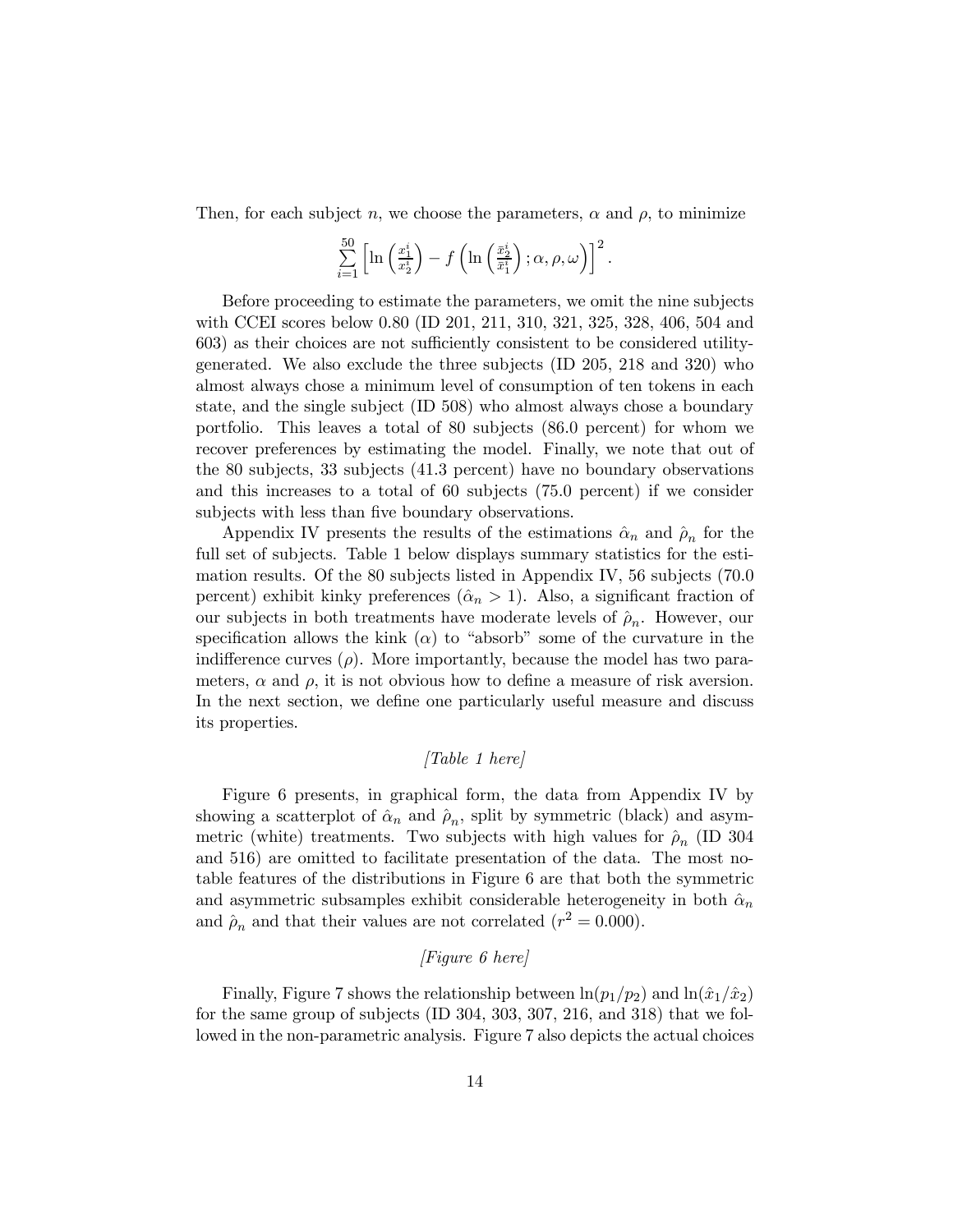$(x_1, x_2)$ . The figures for the full set of subjects are available in Appendix V. An inspection of the estimation results against the observed data reveals that the fit is quite good for most subjects. However, it also shows that the specification has difficulty dealing with the subject (ID 307) who combines safe portfolios for values of  $\ln(p_1/p_2)$  close to zero with boundary portfolios for values of  $\ln(p_1/p_2)$  that give steep or flat budget lines. His estimated parameters  $\hat{\alpha} = 1.043$  and  $\hat{\rho} = 0.076$  may be reasonable given the fact that boundary portfolios are chosen also for intermediate values of  $\ln(p_1/p_2)$ , but leaves the safe portfolio choices largely unexplained. For similar reasons, the estimated curve does not pick up the apparent kink in the scatterplot of the subject (ID 318) with  $\hat{\alpha} = 1.056$  and  $\hat{\rho} = 0.173$  that often chose safe portfolios. Clearly, no continuous relationship could replicate these patterns.

#### [Figure 7 here]

The estimation also seems sensitive to "outliers," as can be seen in the case of the subject (ID 303) with  $\hat{\alpha} = 1.641$  and  $\hat{\rho} = 0.284$ , who is the only subject that very precisely implemented logarithmic preferences, apart from a small number of deviations. Although his behavior is very regular and consistent with standard preferences, the attempt to fit the outlying observations exaggerates the non-linearity and leads to the insertion of a spurious kink. Apart from this subject, the individual-level relationship between  $\ln(p_1/p_2)$  and  $\ln(\hat{x}_1/\hat{x}_2)$  does not have a kink unless one is clearly identifiable in the data. In fact, a review of our full set of subjects shows that the estimation is more likely to ignore a kink that is evident in the data than to invent one that is not there. Perhaps most notably, the estimation fits the "switch" points, when they exist, quite well.

#### 4.3 Measuring risk aversion

Since we have estimated a two-parameter utility function, risk aversion cannot be represented by a single univariate measure. To summarize the risk aversion of our subjects, we use the concept of the *risk premium*. Specifically, we propose a gamble over wealth levels which offers  $50 - 50$  odds of winning or losing some fraction  $0 < h < 1$  of the individual's initial wealth  $\omega_0$ . The risk premium for h is the fraction of wealth r that satisfies the certainty equivalence relationship

$$
(1+\alpha)u(\omega_0(1-r)) = \alpha u(\omega_0(1-h)) + u(\omega_0(1+h)).
$$

Substituting the power function yields

$$
(1+\alpha)(1-r)^{1-\rho} = \alpha(1-h)^{1-\rho} + (1+h)^{1-\rho},
$$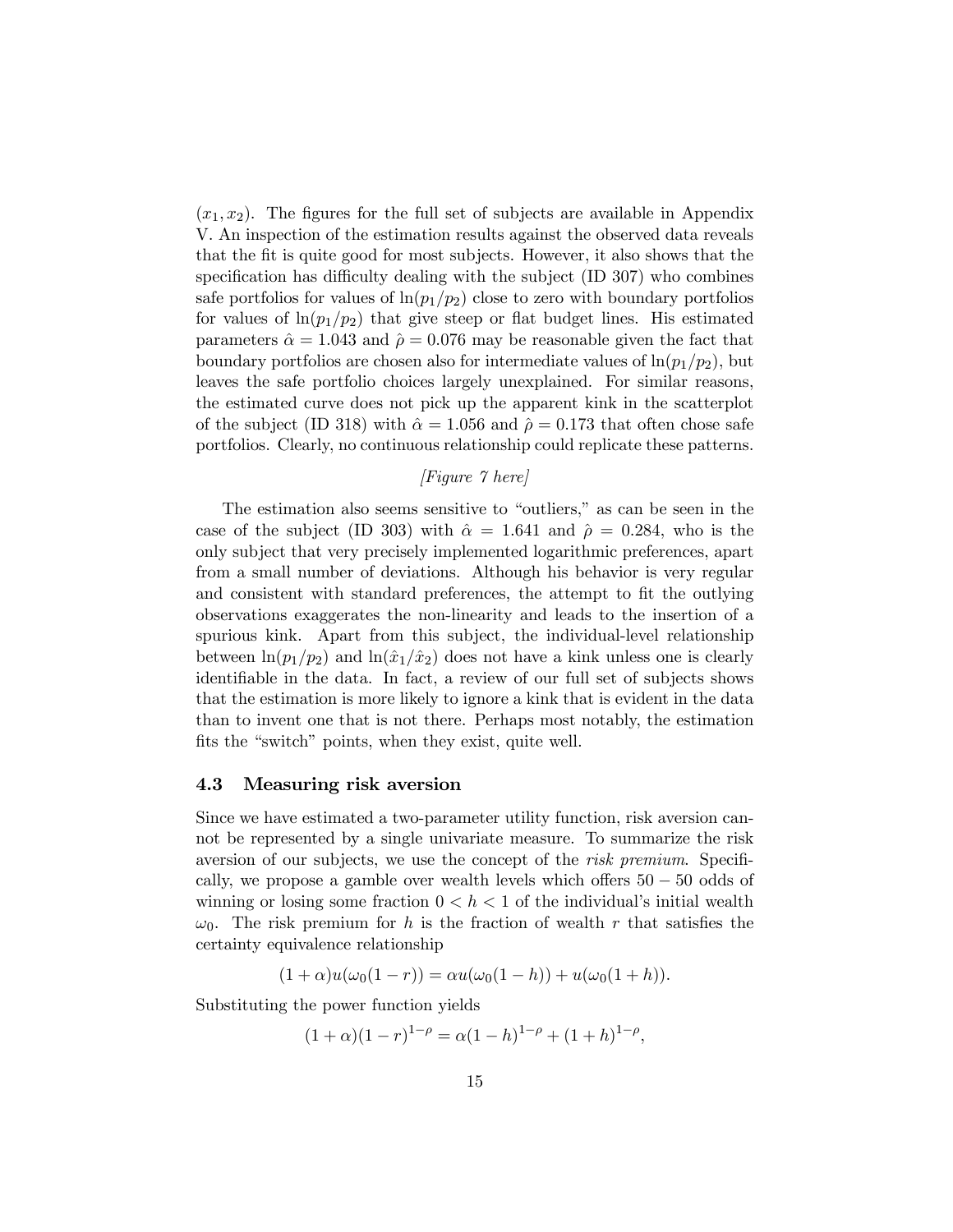which is independent of the initial wealth level  $\omega_0$ . This equation can be rearranged to yield

$$
r(h) = 1 - \left[ \frac{\alpha (1-h)^{1-\rho} + (1+h)^{1-\rho}}{1+\alpha} \right]^{\frac{1}{1-\rho}}.
$$

To help us understand the meaning of the parameters  $\alpha$  and  $\rho$ , Figure 8 below plots the risk premium  $r(h)$  for different values of  $\alpha$  and  $\rho$ . Note that an increase in  $\alpha$  makes the risk premium curve  $r(h)$  steeper and an increase in  $\rho$  makes it more convex.

[Figure 8 here]

To see the role of  $\alpha$  and  $\rho$  more clearly, we consider the second-order approximation of  $r(h)$ . Direct calculation yields

$$
r(h) \approx r(0) + r'(0)h + r''(0)\frac{h^2}{2}
$$
  
= 
$$
0 + \frac{\alpha - 1}{\alpha + 1}h + \rho \frac{2\alpha}{(\alpha + 1)^2}h^2,
$$

which reduces to the usual case  $r(h) \approx \rho \frac{h^2}{2}$  when  $\alpha = 1$ . The approximation clearly tells us that  $\alpha$  has a first-order effect on the risk premium r while  $\rho$  has a second-order effect, so the standard practice of considering small gambles is inadequate. Motivated by the second-order approximation of  $r(h)$ , we calculate the following weighted average of  $\rho$  and  $\alpha$ :

$$
r(1) \approx \frac{\alpha - 1}{\alpha + 1} + \rho \frac{2\alpha}{(\alpha + 1)^2},
$$

which is proportional to the Arrow-Pratt measure of relative risk aversion when  $\alpha = 1$ . We will use  $r(1)$  as a summary measure of risk aversion.

Although there is no strong theoretical rationale for adopting this formula as our summary measure of risk aversion, it agrees with other measures of risk aversion. As a benchmark, we use the "low-tech" approach of estimating an individual-level power utility function directly from the data. By straightforward calculation, the solution to the maximization problem  $(x_1^*, x_2^*)$  satisfies the first-order condition

$$
\frac{\pi}{1-\pi} \left(\frac{x_2^*}{x_1^*}\right)^{\rho} = \frac{p_1}{p_2}
$$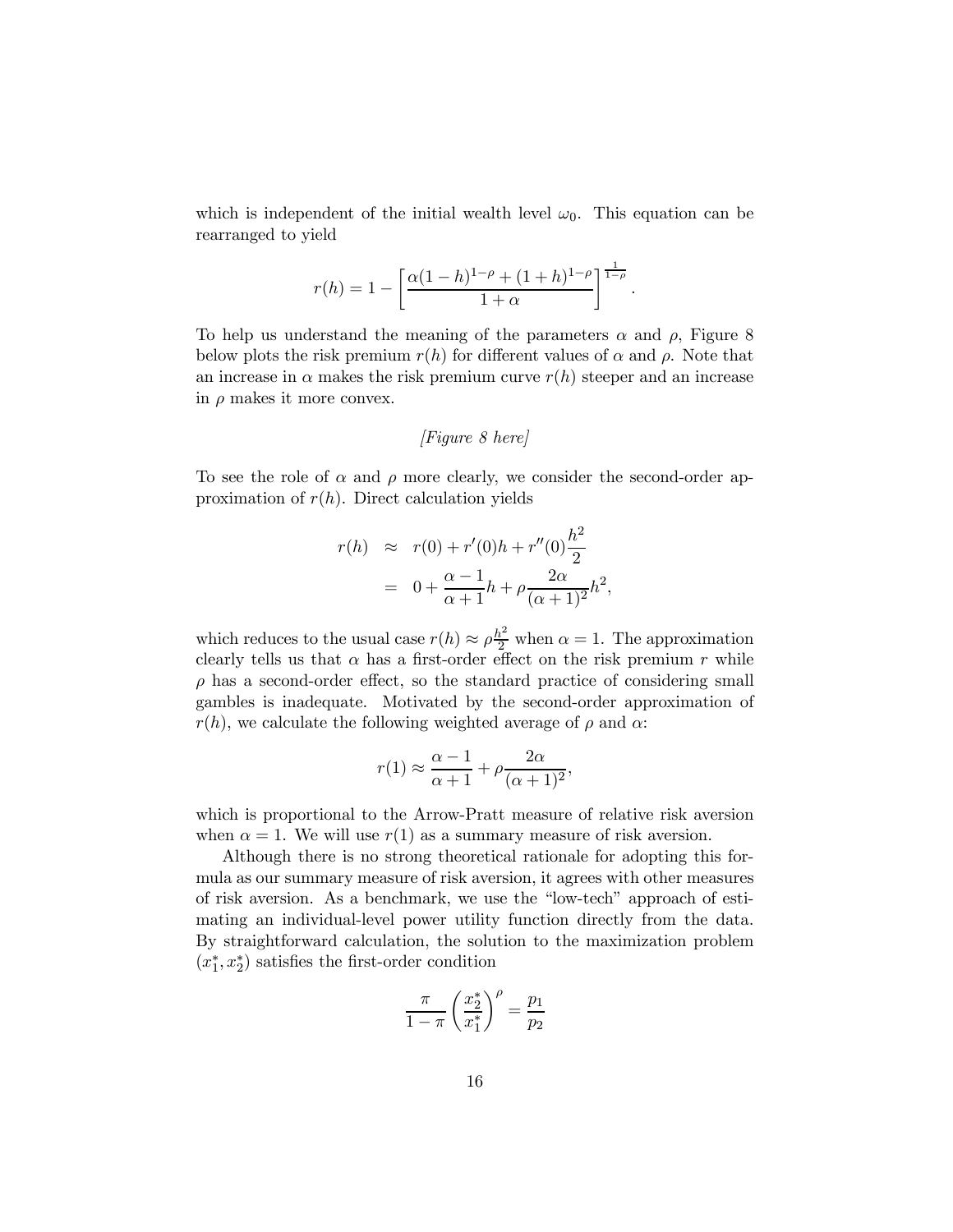and the budget constraint  $p \cdot x^* = 1$ . This generates the following individuallevel econometric specification for each subject  $n$ :

$$
\log\left(\frac{x_{2n}^i}{x_{1n}^i}\right) = \alpha_n + \beta_n \log\left(\frac{p_{1n}^i}{p_{2n}^i}\right) + \epsilon_n^i
$$

where  $\epsilon_n^i$  is assumed to be distributed normally with mean zero and variance  $\sigma_n^2$ . We generate estimates of  $\hat{\alpha}_n$  and  $\hat{\beta}_n$  using ordinary least squares (OLS), and use this to infer the values of the underlying parameter  $\hat{\rho}_n = 1/\beta_n$ .

Before proceeding to the estimations, we again omit the nine subjects with CCEI scores below 0.80 as well the four subjects (ID 307, 311, 324 and 508) for whom the simple power formulation is not well defined. This leaves the group of 80 subjects (82.8 percent) for whom we estimated parameters. For these subjects, we discard the boundary observations, for which the power function is not well defined, using a narrow confidence interval of one token (if  $x_1^i \leq 1$  or  $x_2^i \leq 1$  then  $x^i$  is treated as a boundary portfolio). This results in many fewer observations for a small number of subjects.

Appendix VI lists the estimated risk measures  $\hat{r}_n$  and values of  $\hat{\rho}_n$  derived from the simple OLS estimation for the full set of subjects. The last column of Appendix VI reports the number of observations per subject in the OLS estimation. Table 2 below displays summary statistics. Most notably, the distribution shifts to the left when calculated using the  $\hat{r}_n$  estimates as compared to the distribution calculated using the OLS  $\hat{\rho}_n$  estimates. The reason may be the upward bias in the OLS estimates due to the omission of boundary observations.

#### [Table 2 here]

Figure 9 shows a scatterplot of  $\hat{r}_n$  and  $\hat{\rho}_n$ , split by symmetric (black) and asymmetric (white) treatments. Subjects with high values for  $\rho_n$  (ID 203, 204, 210, 304, 314, 515, 516, and 607) are omitted to facilitate presentation of the data. Note that we obtain once more very similar distributions for the symmetric and asymmetric subsamples, and that there is a strong correlation between the estimated  $\hat{r}_n$  parameters and individual-level estimates of  $\hat{\rho}_n$ that come from a simple expected-utility model ( $r^2 = 0.850$ ).

## [Figure 9 here]

Much of the existing evidence about risk preferences is based on laboratory experiments. Our individual-level measures of risk aversion are very similar to some recent estimates that come out of the simple expected-utility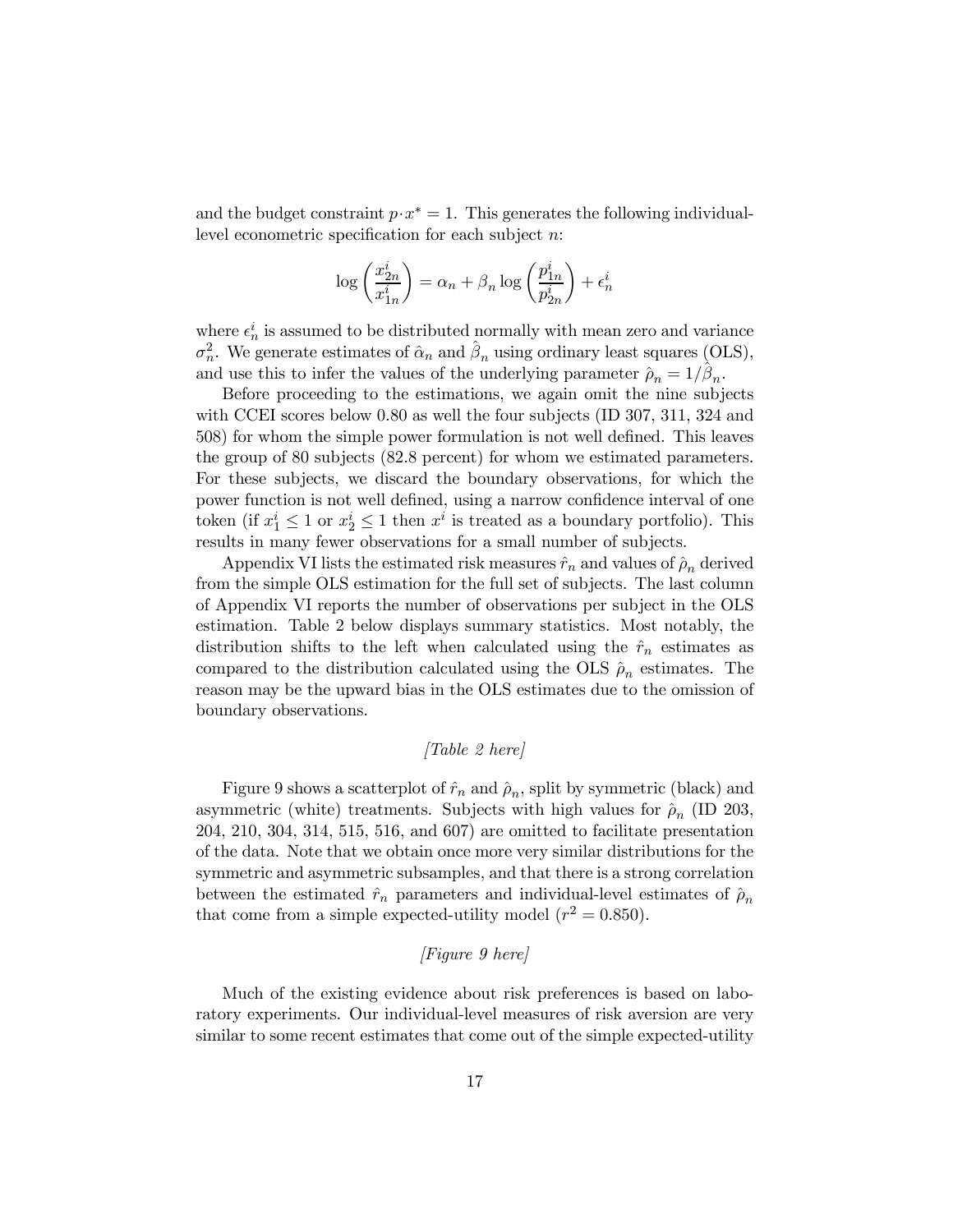model. For comparison, Chan and Plott (1998) and Goeree, Holt and Palfrey (2002) report, respectively,  $\rho = 0.48$  and 0.52 for private-value auctions. Goeree, Holt and Palfrey (2003) estimate  $\rho = 0.44$  for asymmetric matching pennies games, and Goeree and Holt (2004) report  $\rho = 0.45$  for a variety of one-shot games. Holt and Laury (2002) estimate individual degrees of risk aversion from ten paired lottery-choices under both low- and high-money payoffs. Most of their subjects in both treatments exhibit risk preferences in the  $0.3 - 0.5$  range.

#### 4.4 Constant absolute risk aversion (CRRA)

While we have followed prior literature in using a constant relative risk aversion (CRRA) specification, we are concerned that our estimates may be sensitive to this assumption. In particular, one difficulty with assuming CRRA is that behavior depends on the initial level of wealth  $\omega_0$ , and since  $\omega_0$  is unobserved, the model is not completely identified. In the analysis above, we have followed the standard procedure of setting  $\omega_0 = 0$ . To provide a check on the robustness of these results, we have also estimated the model under the assumption of constant absolute risk aversion (CARA). The CARA utility function has two advantages. First, it allows us to get rid of the nuisance parameter  $\omega_0$  (which bedevils most attempts estimate power utility functions). Secondly, it easily accommodates boundary portfolios.

To implement this approach, we assume the exponential form

$$
u(x) = -e^{-Ax}
$$

where  $A \geq 0$  is the coefficient of absolute risk aversion (we assume without loss of generality that  $\omega_0 = 0$ . By direct calculation, the first-order conditions that must be satisfied at each observation  $(\bar{x}_1^i, \bar{x}_2^i, x_1^i, x_2^i)$  are given by

$$
x_2^i - x_1^i = f\left[\bar{x}_1^i, \bar{x}_2^i; \alpha, A\right] = \left\{ \begin{array}{l} \bar{x}_2^i & \ln\left(\frac{\bar{x}_2^i}{\bar{x}_1^i}\right) \ge \ln \alpha + A\bar{x}_2^i, \\ \frac{1}{A}\left[\ln\left(\frac{\bar{x}_2^i}{\bar{x}_1^i}\right) - \ln \alpha\right] & \ln \alpha < \ln\left(\frac{\bar{x}_2^i}{\bar{x}_1^i}\right) < \ln \alpha + A\bar{x}_2^i, \\ 0 & -\ln \alpha \le \ln\left(\frac{\bar{x}_2^i}{\bar{x}_1^i}\right) \le \ln \alpha, \\ \frac{1}{A}\left[\ln\left(\frac{\bar{x}_2^i}{\bar{x}_1^i}\right) + \ln \alpha\right] & -\ln \alpha + A\bar{x}_1^i < \ln\left(\frac{\bar{x}_2^i}{\bar{x}_1^i}\right) < -\ln \alpha, \\ -\bar{x}_1^i & \ln\left(\frac{\bar{x}_2^i}{\bar{x}_1^i}\right) \le -\ln \alpha + A\bar{x}_1^i. \end{array} \right.
$$

Then, for each subject n, we choose the parameters,  $\alpha$  and A, to minimize

$$
\sum_{i=1}^{50} \left[ \left( x_2^i - x_1^i \right) - f \left( \bar{x}_1^i, \bar{x}_2^i; \alpha, A \right) \right]^2.
$$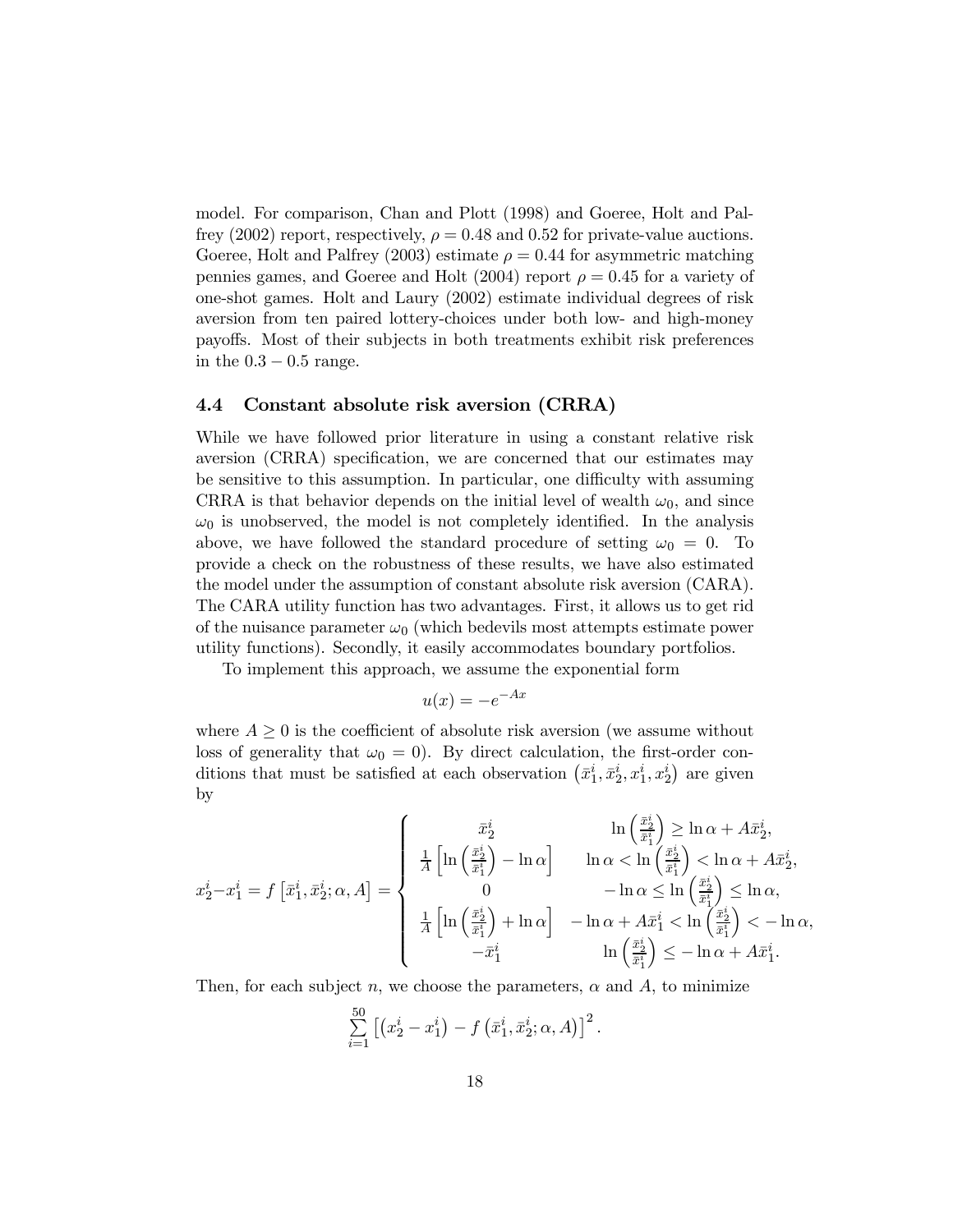The CARA specification implies a (non-linear) relationship between  $log(p_1/p_2)$ and  $x_1 - x_2$ . Since the variation in  $\log(p_1/p_2)$  is quite small relative to the variation in  $x_1 - x_2$ , the estimated individual-level regression coefficients are bound to be small. This implies that the estimated coefficients of absolute risk aversion  $A_n$  will be small too. The individual-level estimation results,  $\hat{\alpha}_n$  and  $A_n$ , are also presented in Appendix VII. Table 3 displays summary statistics.

#### $[Table 3 here]$

To make the coefficients of absolute and relative risk aversion comparable, we multiply the absolute risk aversion by average consumption and divide relative risk aversion by average consumption. As our measure of a subject's *average consumption*, we use the average demand for the security that pays off in state 1 over the 50 budgets.<sup>8</sup> Figure 10A shows a scatterplot of the estimates of relative risk aversion from the CRRA specification  $(\hat{\rho}_n)$  and estimates of absolute risk aversion from the CARA specification  $(A_n)$  multiplied by average consumption  $(RRA)$ , with the sample split by symmetric (black) and asymmetric (white) treatments. Similarly, Figure 10B shows a scatterplot of the estimates of absolute risk aversion from the CARA specification  $(A_n)$  and estimates of relative risk aversion from the CRRA specification  $(\hat{\rho}_n)$  divided by average consumption  $(ARA)$  (subjects ID 304 and 516 are omitted because they have very high values of  $A_n$ ). In both scatterplots, we see a strong linear relationship between the suitably scaled coefficients of risk aversion.

## [Figure 10 here]

## 4.5 Maximum likelihood estimation

Finally, we note that we have also explored a maximum likelihood (ML) estimation of the utility function in (1). In contrast to the NLLS estimation reported above, the parameter estimates from the ML method seemed implausible in certain situations. Specifically, the values of  $\rho$  and A we obtained were much lower than those estimated by NLLS and in fact were close to zero when we observed clustering of choices around the safe portfolio. The corresponding values of  $\alpha$  were significantly greater than 1 as a result. Although the specified error structure is consistent with the observed choices,

<sup>&</sup>lt;sup>8</sup>We have also used the subject's average value of  $(x_1 + x_2)/2$  as an adjustment factor with very similar results.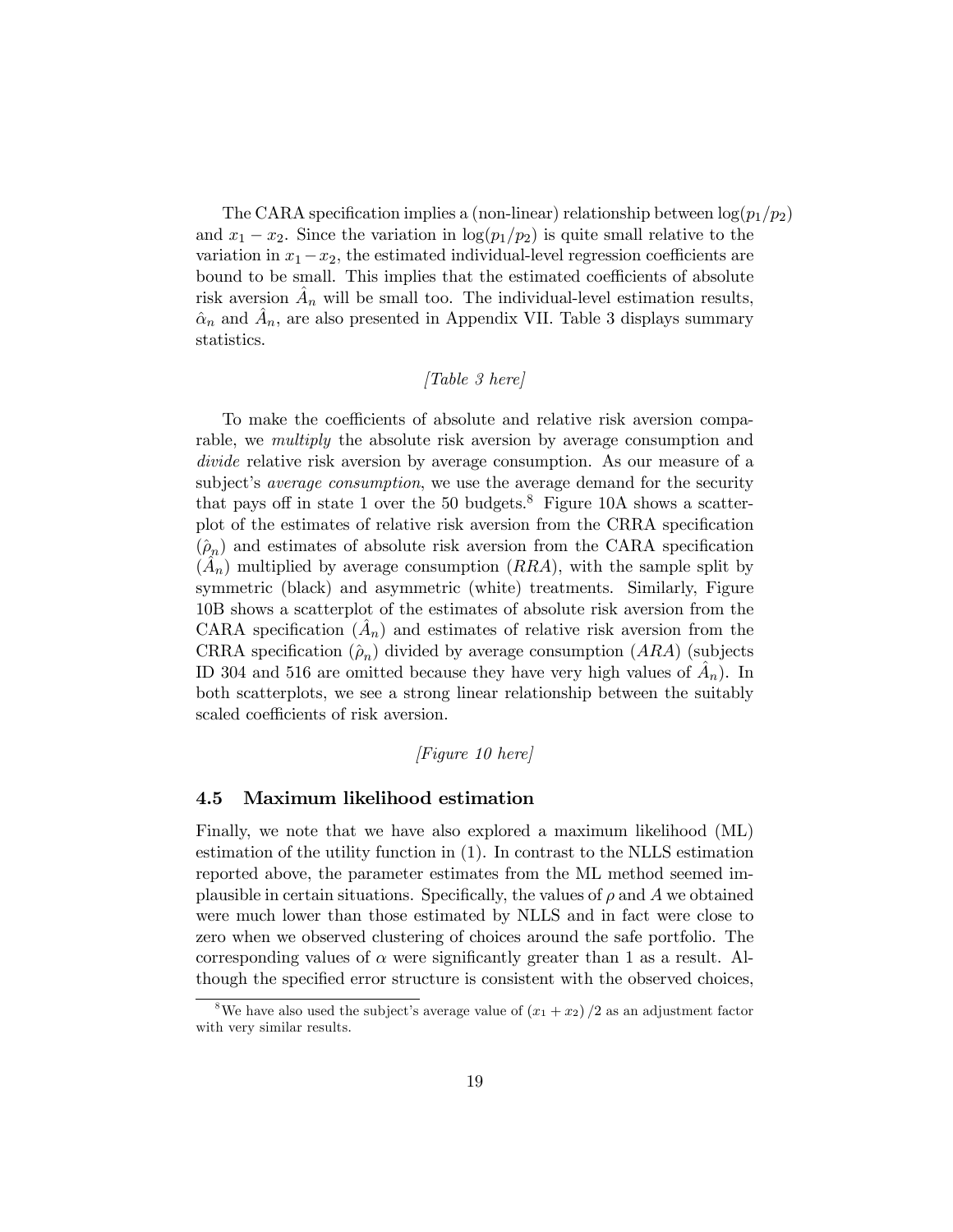it makes such choices very unlikely. Intuitively, with a sharp kink and very flat indifference curves away from the kink, the observed choices should be almost always either at the kink or at the boundary. The specification of the error structure we used may have been inappropriate for this purpose, which is why we adopted the NLLS method, which is consistent with a broad range of possible error structures. We refer the interested reader to Appendix VIII for precise details on the ML estimation.

# 5 Conclusion

We present a set of experimental results which build on a graphical computer interface that contains a couple of important innovations over previous work. The primary contribution is an experimental technique for collecting richer data on choice under uncertainty than was previously possible. Perhaps the most interesting aspect of the data set generated by this approach is the heterogeneity of behavior. In the present paper, we have shown that this behavior can be rationalized by "kinky" preferences that are consistent with loss or disappointment aversion. The potential of this data set to teach us about individual behavior has not been exhausted, however. One aspect of the data that invites further scrutiny is the "switching" between stylized behavior patterns exhibited by some subjects. Subjects' behavior appears to be made up of a small number of stylized patterns of behavior, sometime choosing safe portfolios, sometimes choosing boundary portfolios, and sometimes choosing intermediate portfolios. We plan to explore this and other themes in future work based on extensions of the present experimental design.

# References

- [1] Afriat, Sidney N. 1967. "The Construction of a Utility Function from Expenditure Data." International Economic Review 8(1): 67-77.
- [2] Afriat, Sidney N. 1972. "Efficiency Estimation of Production Functions." International Economic Review 13(3): 568-598.
- [3] Bronars, Stephen G. 1987. "The power of nonparametric tests of preference maximization." Econometrica 55(3): 693-698.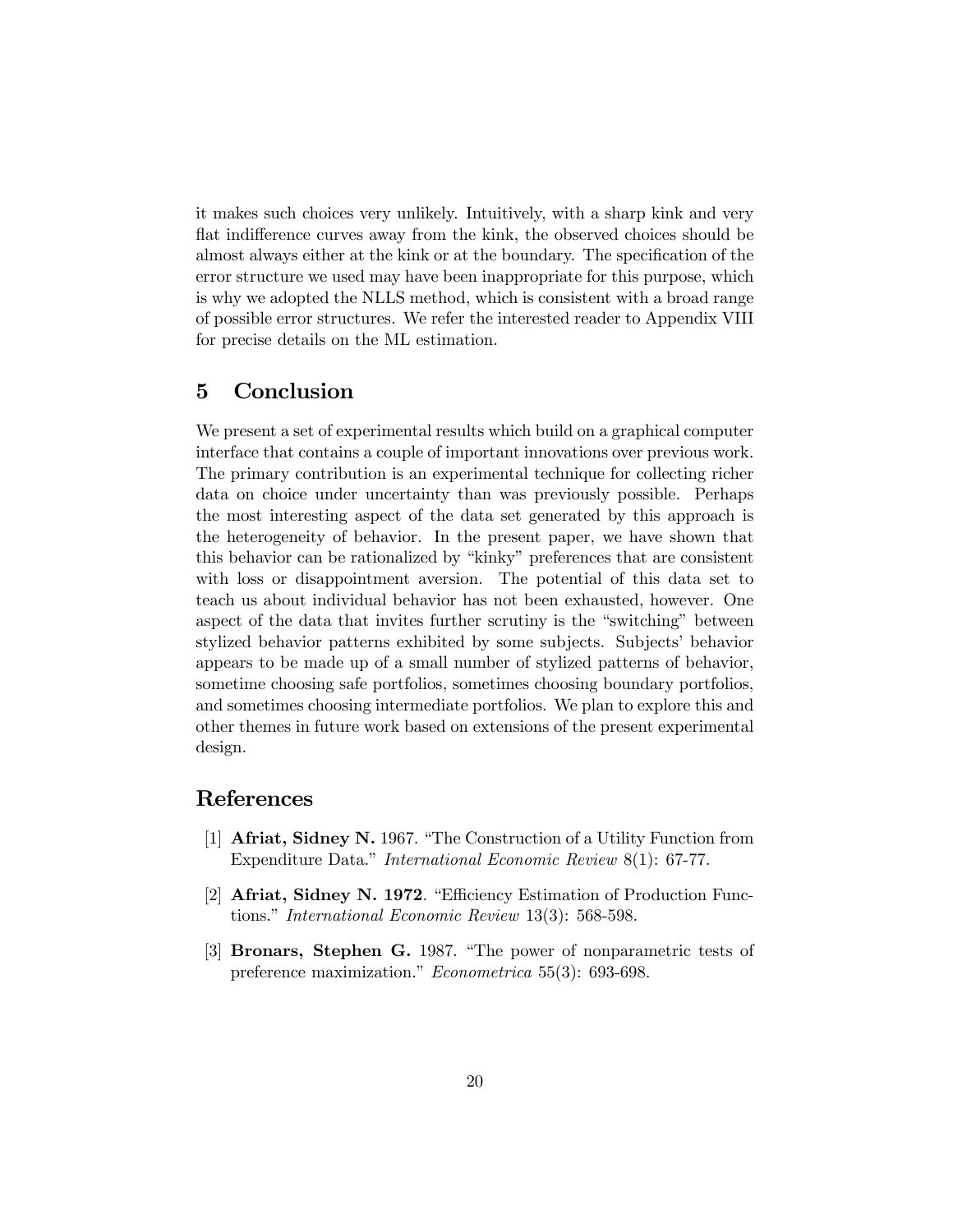- [4] Camerer, Colin F. 1995. "Individual Decision Making." In Handbook of Experimental Economics, ed. John H. Kagel and Alvin E. Roth. Princeton: Princeton University Press.
- [5] Chen, Kay-Yen, and Charles R. Plott. 1998. "Nonlinear Behavior in Sealed Bid First Price Auctions." Games and Economic Behavior  $25(1): 34-78.$
- [6] Chew, Soo Hong. 1983. "A Generalization of the Quasilinear Mean with Applications to the Measurement of Income Inequality and Decision Theory Resolving the Allais Paradox." Econometrica 51(4): 1065- 1092.
- [7] Choi, Syngjoo, Fisman, Ray, Douglas M. Gale, and Shachar Kariv. Forthcoming. "Revealing Preferences Graphically: An Old Method Gets a New Tool Kit." American Economic Review Papers and Proceedings.
- [8] Currim, Imran S., and Rakesh K. Sarin. 1989. "Prospect versus Utility." *Management Science* 35(1): 22-41.
- [9] Daniels, Richard L., and L. Robin Keller. 1990. "An Experimental Evaluation of the Descriptive Validity of Lottery-dependant Utility Theory." Journal of Risk and Uncertainty 3(2): 15-134.
- [10] Dekel, Eddie. 1986. "An Axiomatic Characterization of Preferences under Uncertainty: Weakening the Independence Axiom." Journal of Economic Theory 40(2): 304-318.
- [11] Fisman, Ray, Shachar Kariv, and Daniel Markovits. 2007. "Individual Preferences for Giving." mimeo.
- [12] Goeree, Jacob K., and Charles A. Holt. 2004. "A Model of Noisy Introspection." Games and Economic Behavior 46(2): 365-382.
- [13] Goeree, Jacob K., Charles A. Holt, and Thomas R. Palfrey. 2002. "Quantal Response Equilibrium and Overbidding in Private Value Auctions," Journal of Economic Theory 104(1): 247-272.
- [14] Goeree, Jacob K., Charles A. Holt, and Thomas R. Palfrey. 2003. "Risk Averse Behavior in Generalized Matching Pennies Games." Games and Economic Behavior 45(1): 97-113.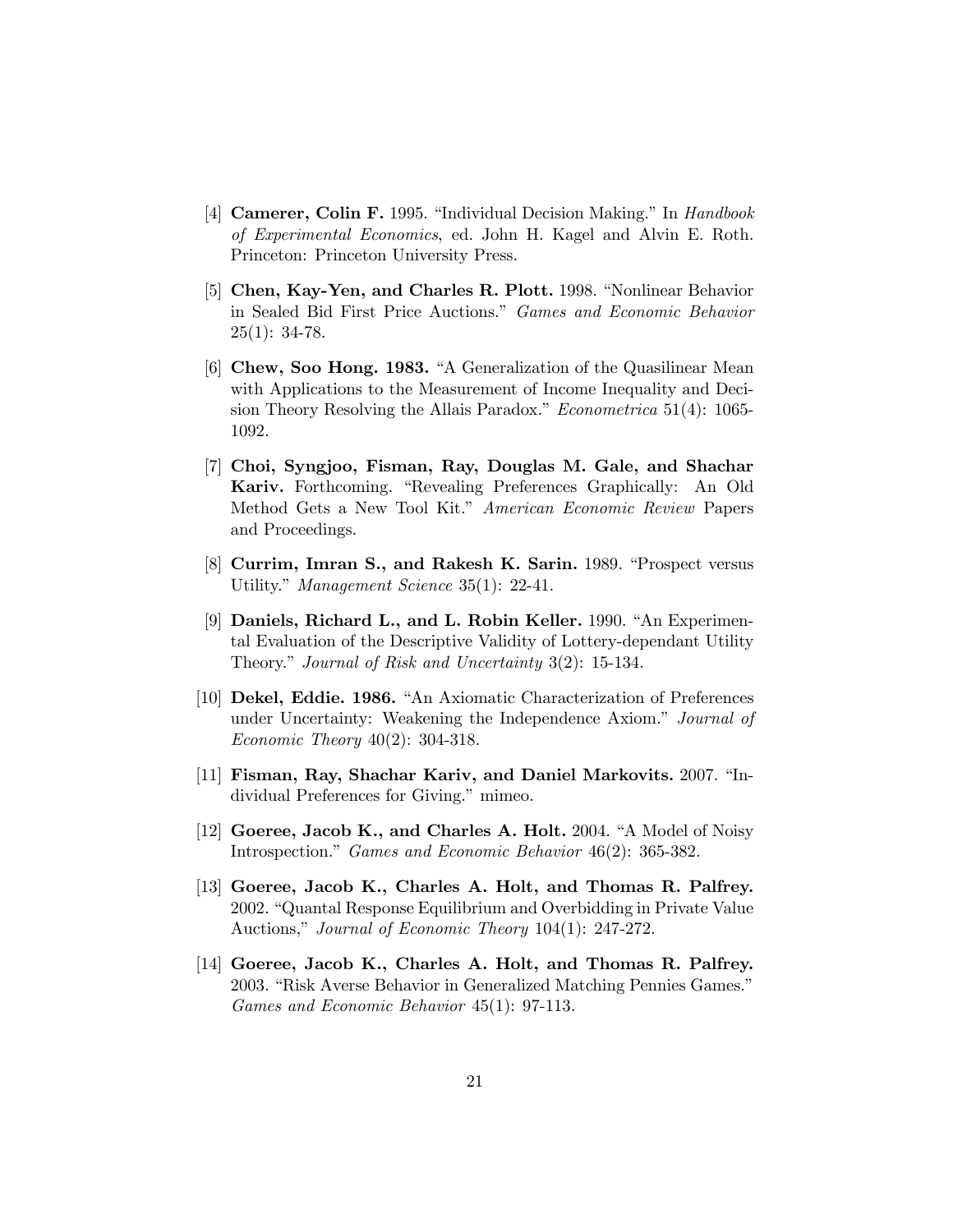- [15] Gul, Faruk. 1991. "A Theory of Disappointment in Decision Making under Uncertainty." Econometrica 59(3) 667—686.
- [16] Harless, David W., and Colin F. Camerer. 1994. "The Predictive Utility of Generalized Expected Utility Theories." Econometrica, 62(6): 1251-1289.
- [17] Hey, John D., and Chris Orme. 1994. "Investigating Generalizations of Expected Utility Theory Using Experimental Data." Econometrica, 62(6): 1291-1326.
- [18] Holt, Charles A., and Susan K. Laury. 2002. "Risk Aversion and Incentive Effects." American Economic Review 92(5): 1644-1655.
- [19] Houtman, Martijn, and J. A. H. Maks. 1985. "Determining all Maximal Data Subsets Consistent with Revealed Preference." Kwantitatieve Methoden 19: 89-104.
- [20] Lattimore, Pamela K., Joanna R. Baker, and A. Dryden Witte. 1992. "The Influence of Probability on Risky Choice: A parametric Investigation." Journal of Economic Behavior and Organization 26: 293-304.
- [21] **Loomes, Graham.** 1991. "Evidence of a new violation of the independence axiom." Journal of Risk and Uncertainty 4(1): 91-108.
- [22] Neumann, John, and Oskar Morgenstern. 1947. The Theory of Games and Economic Behavior, 2nd ed. Princeton: Princeton University Press.
- [23] **Savage, Leonard.** 1954. The Foundations of Statistics. New York: Wiley.
- [24] Starmer, Chris. 2000. "Developments in Non-Expected Utility Theory: The Hunt for a descriptive Theory of Choice under Risk." Journal of Economic Literature 38(2): 332-382.
- [25] Varian, Hal R. 1982 "The Nonparametric Approach to Demand Analysis." Econometrica 50(4): 945-972.
- [26] Varian, Hal R. 1991. "Goodness-of-Fit for Revealed Preference Tests." mimeo.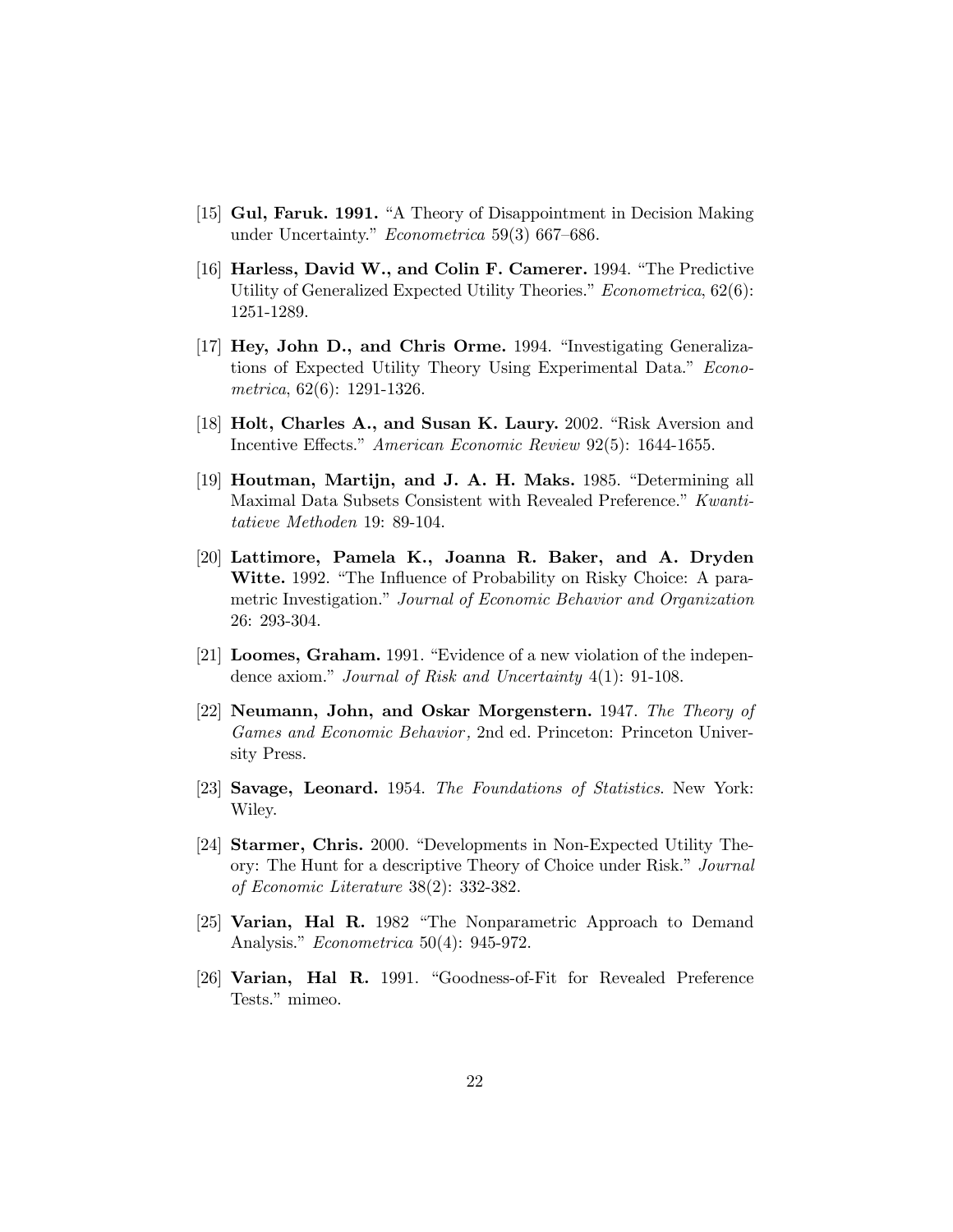| $\alpha$ | All   | $\pi = 1/2$ | $\pi$ $\neq$ 1/2 |
|----------|-------|-------------|------------------|
| Mean     | 1.315 | 1.390       | 1.248            |
| Std      | 0.493 | 0.584       | 0.388            |
| p5       | 1.000 | 1.000       | 1.000            |
| p25      | 1.000 | 1.000       | 1.000            |
| p50      | 1.115 | 1.179       | 1.083            |
| p75      | 1.445 | 1.477       | 1.297            |
| p95      | 2.427 | 2.876       | 2.333            |
|          |       |             |                  |
|          |       |             |                  |
| ρ        | All   | $\pi = 1/2$ | $\pi$ $\neq$ 1/2 |
| Mean     | 1.662 | 2.448       | 0.950            |
| Std      | 7.437 | 10.736      | 1.206            |
| p5       | 0.053 | 0.048       | 0.080            |
| p25      | 0.233 | 0.165       | 0.290            |
| p50      | 0.481 | 0.438       | 0.573            |
| p75      | 0.880 | 0.794       | 0.990            |

Table 1: Summary statistics of individual-level CRRA estimati

In all tables, we omit the nine subjects with CCEI scores below 0.80 (ID 201, 211, 310, 321, 325, 328, 406, 504 and 603), the three subjects (ID 205, 218 and 320) who almost always chose <sup>a</sup> minimum level of consumption of ten tokens in each state, the subject (ID 508) who almost always chose a boundary portfolio, and the subject (ID 304) who always chose nearly safe portfolios.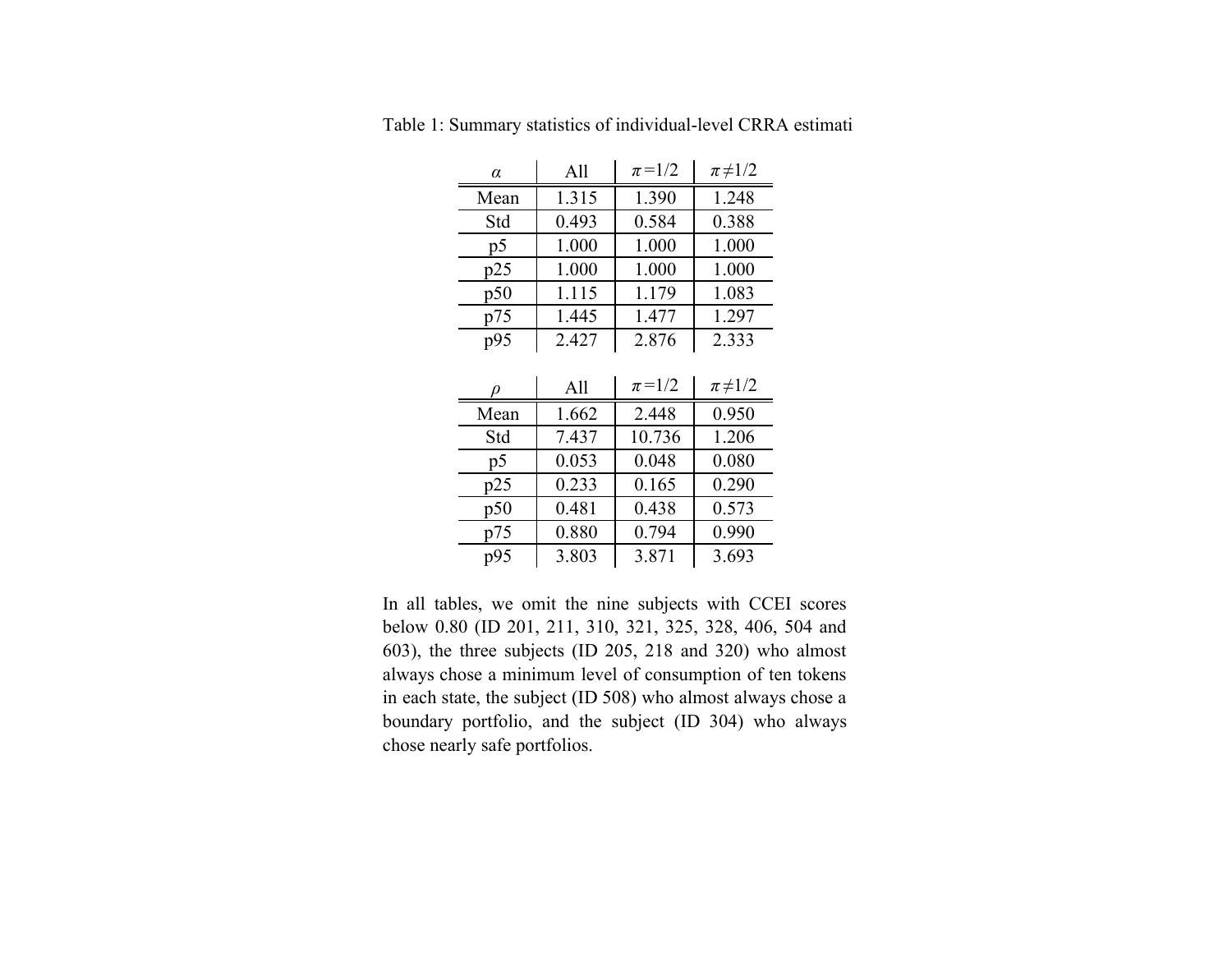| r(1)           | All    | $\pi = 1/2$ | $\pi$ $\neq$ 1/2 |
|----------------|--------|-------------|------------------|
| Mean           | 0.919  | 1.316       | 0.559            |
| Std            | 3.588  | 5.177       | 0.588            |
| p <sub>5</sub> | 0.066  | 0.059       | 0.125            |
| p25            | 0.246  | 0.266       | 0.233            |
| p50            | 0.379  | 0.383       | 0.372            |
| p75            | 0.529  | 0.516       | 0.538            |
| p95            | 1.914  | 2.005       | 1.894            |
|                |        |             |                  |
|                |        |             |                  |
| <b>OLS</b>     | All    | $\pi = 1/2$ | $\pi$ $\neq$ 1/2 |
| Mean           | 3.168  | 1.401       | 4.888            |
| Std            | 15.025 | 1.362       | 21.060           |
| p <sub>5</sub> | 0.439  | 0.439       | 0.375            |
| p25            | 0.648  | 0.597       | 0.700            |
| p50            | 0.904  | 0.826       | 1.011            |
| p75            | 1.434  | 1.426       | 1.533            |

Table 2. Summary statistics of risk measures and OLS estimation results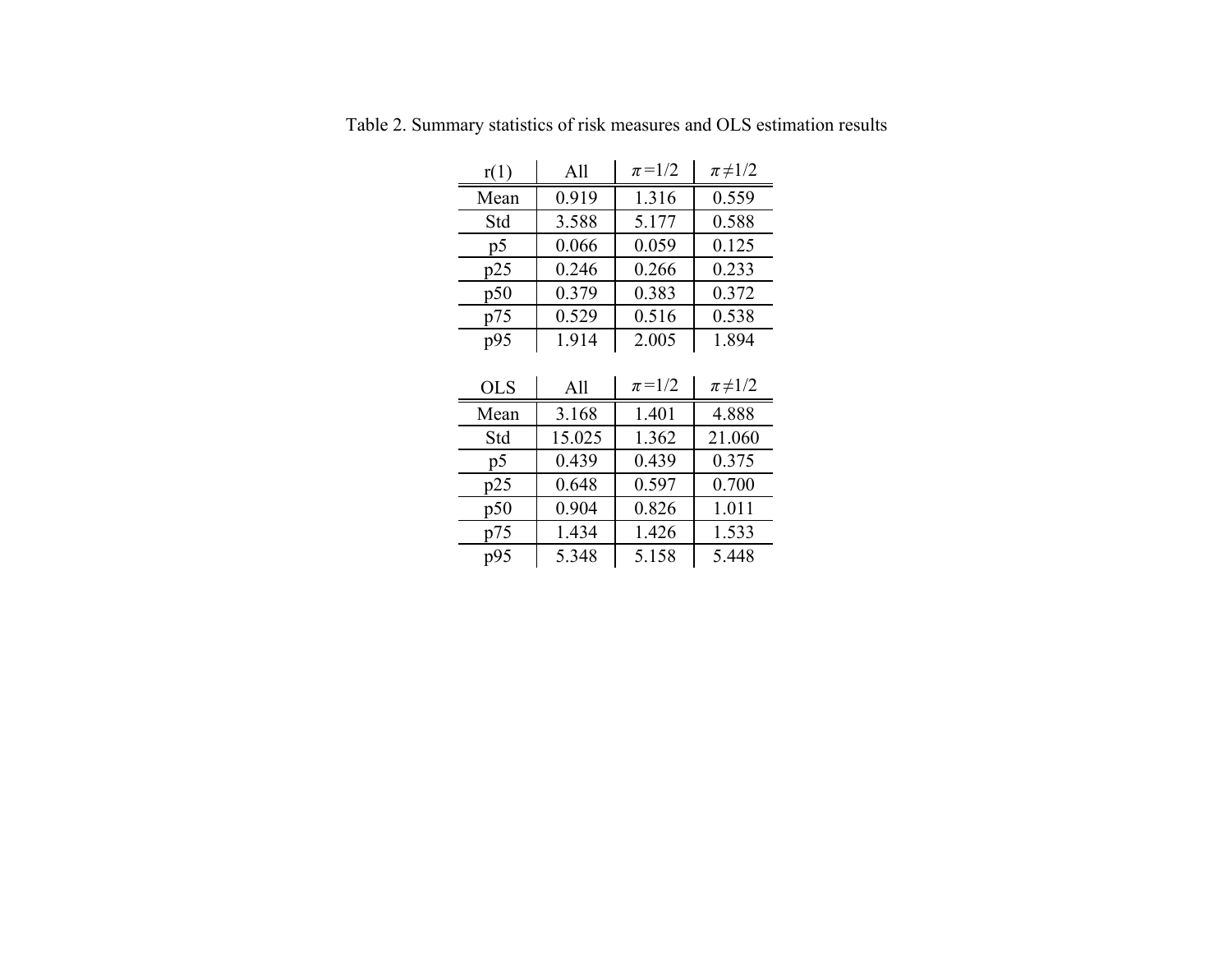| $\alpha$       | All   | $\pi = 1/2$ | $\pi$ $\neq$ 1/2 |
|----------------|-------|-------------|------------------|
| Mean           | 1.154 | 1.121       | 1.182            |
| Std            | 0.488 | 0.332       | 0.595            |
| p <sub>5</sub> | 1.000 | 1.000       | 1.000            |
| p25            | 1.000 | 1.000       | 1.000            |
| p50            | 1.000 | 1.000       | 1.000            |
| p75            | 1.083 | 1.066       | 1.110            |
| p95            | 1.787 | 1.929       | 1.506            |
|                |       |             |                  |
|                |       |             |                  |
| $\overline{A}$ | All   | $\pi = 1/2$ | $\pi$ $\neq$ 1/2 |
| Mean           | 0.043 | 0.038       | 0.047            |
| Std            | 0.052 | 0.042       | 0.059            |
| p <sub>5</sub> | 0.003 | 0.004       | 0.003            |
| p25            | 0.014 | 0.016       | 0.014            |
| p50            | 0.029 | 0.029       | 0.031            |
| p75            | 0.046 | 0.038       | 0.050            |

Table 3: Summary statistics of individual-level CARA estimati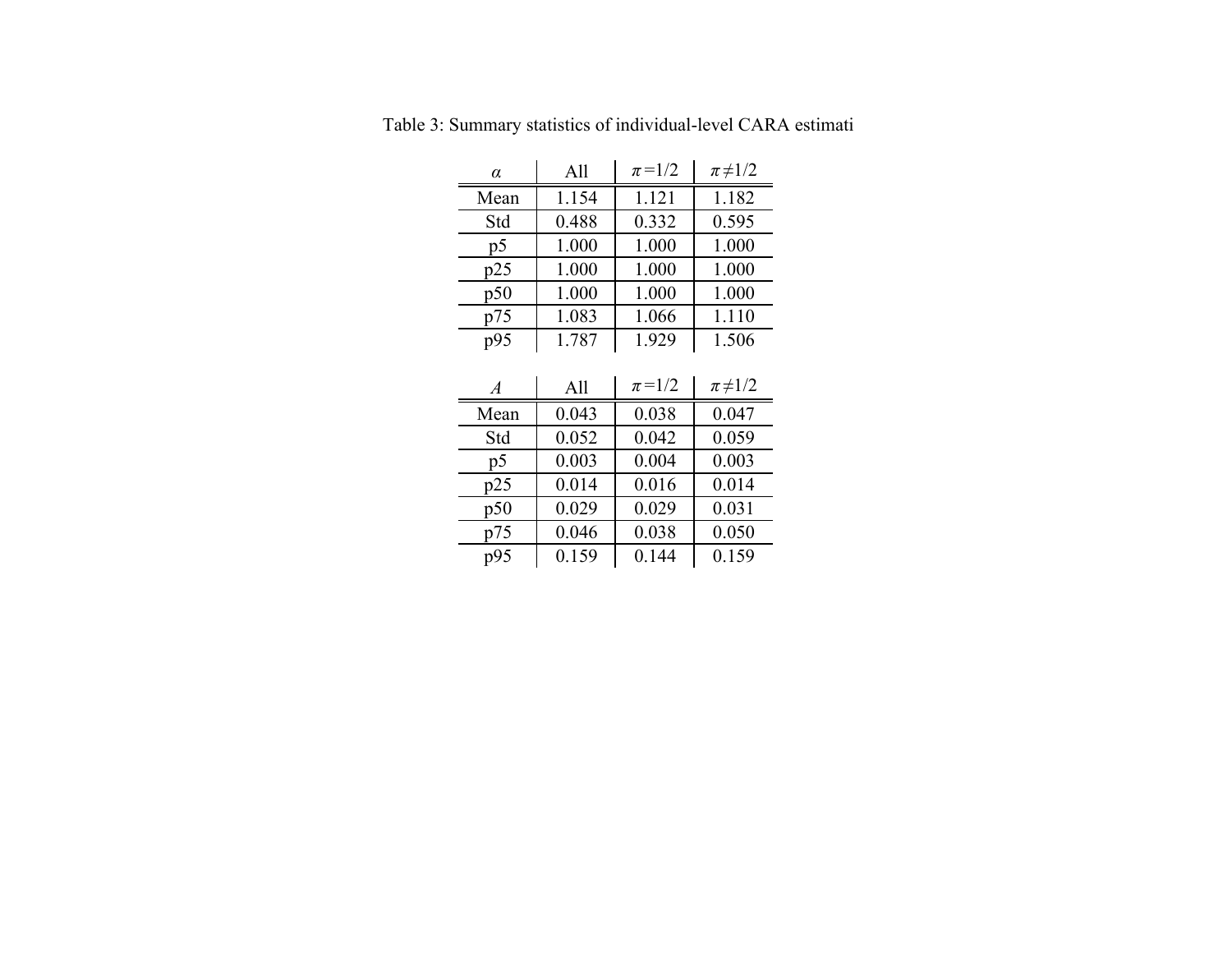Figure 1: An example of a budget constraint with two states and two assets.

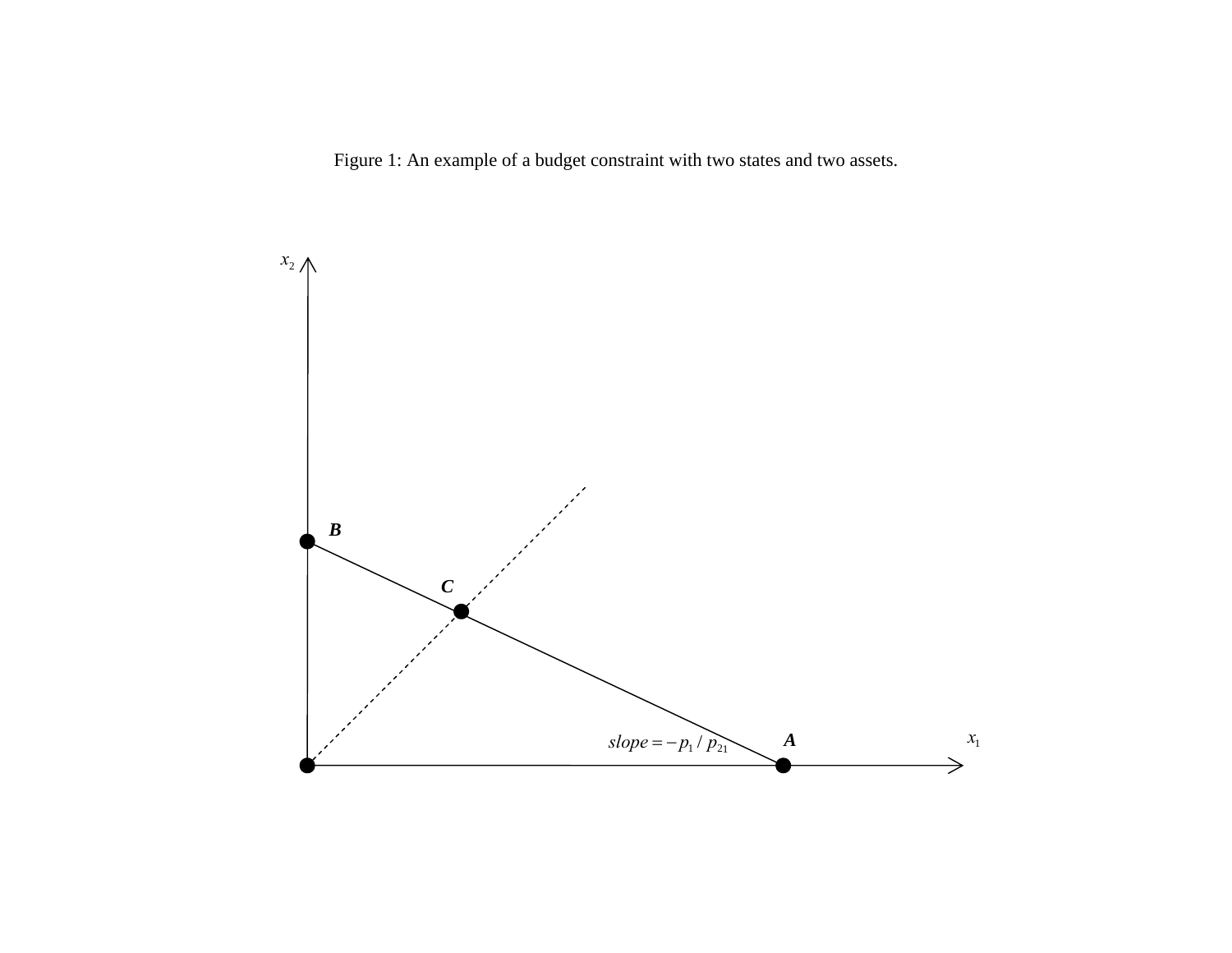

Figure 2: The relationship between the log-price ratio  $\ln(p_1 / p_2)$  and the token share  $x_1 / (x_1 + x_2)$  for selected subjects.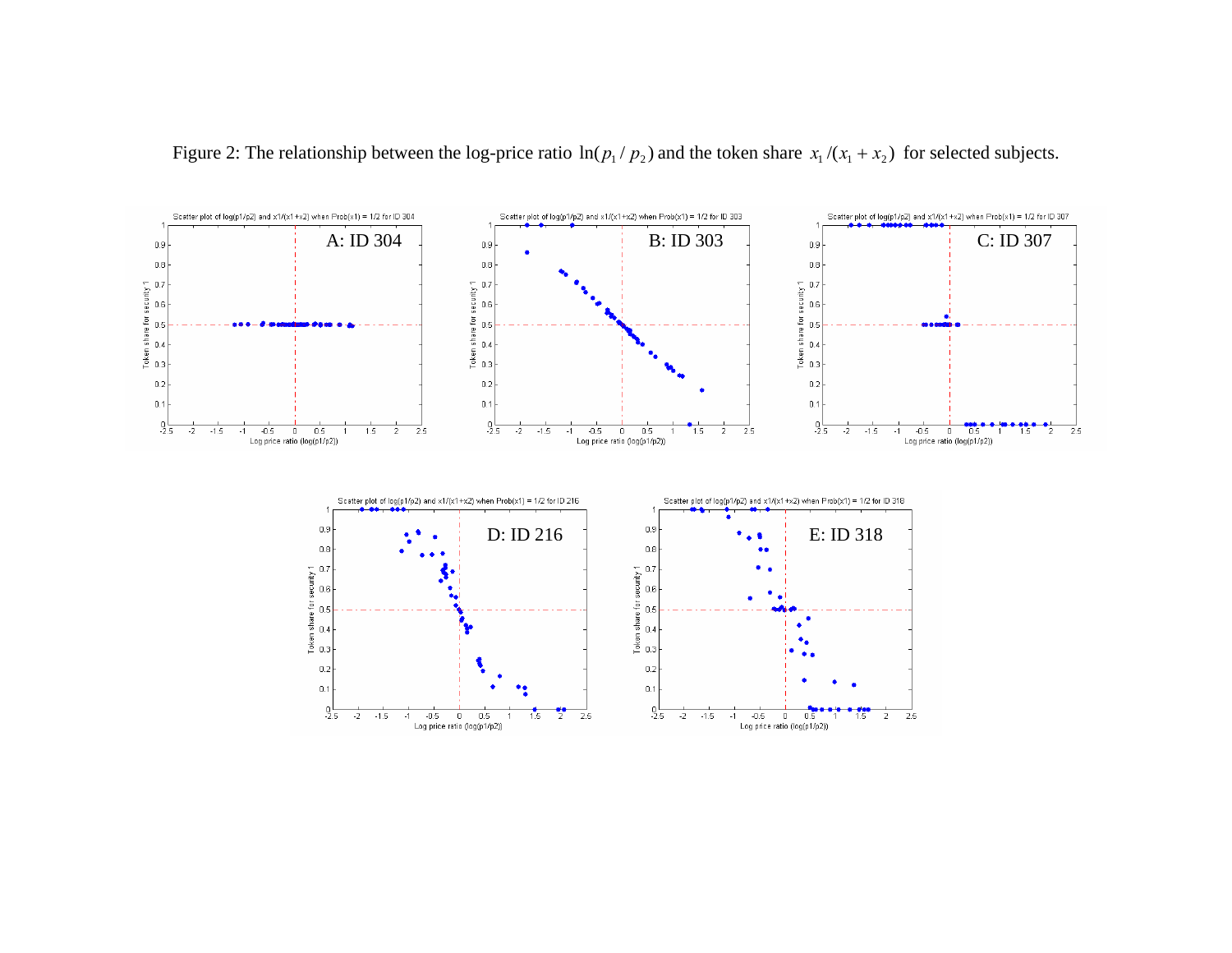Figure 3: The construction of the CCEI for a simple violation of GARP.

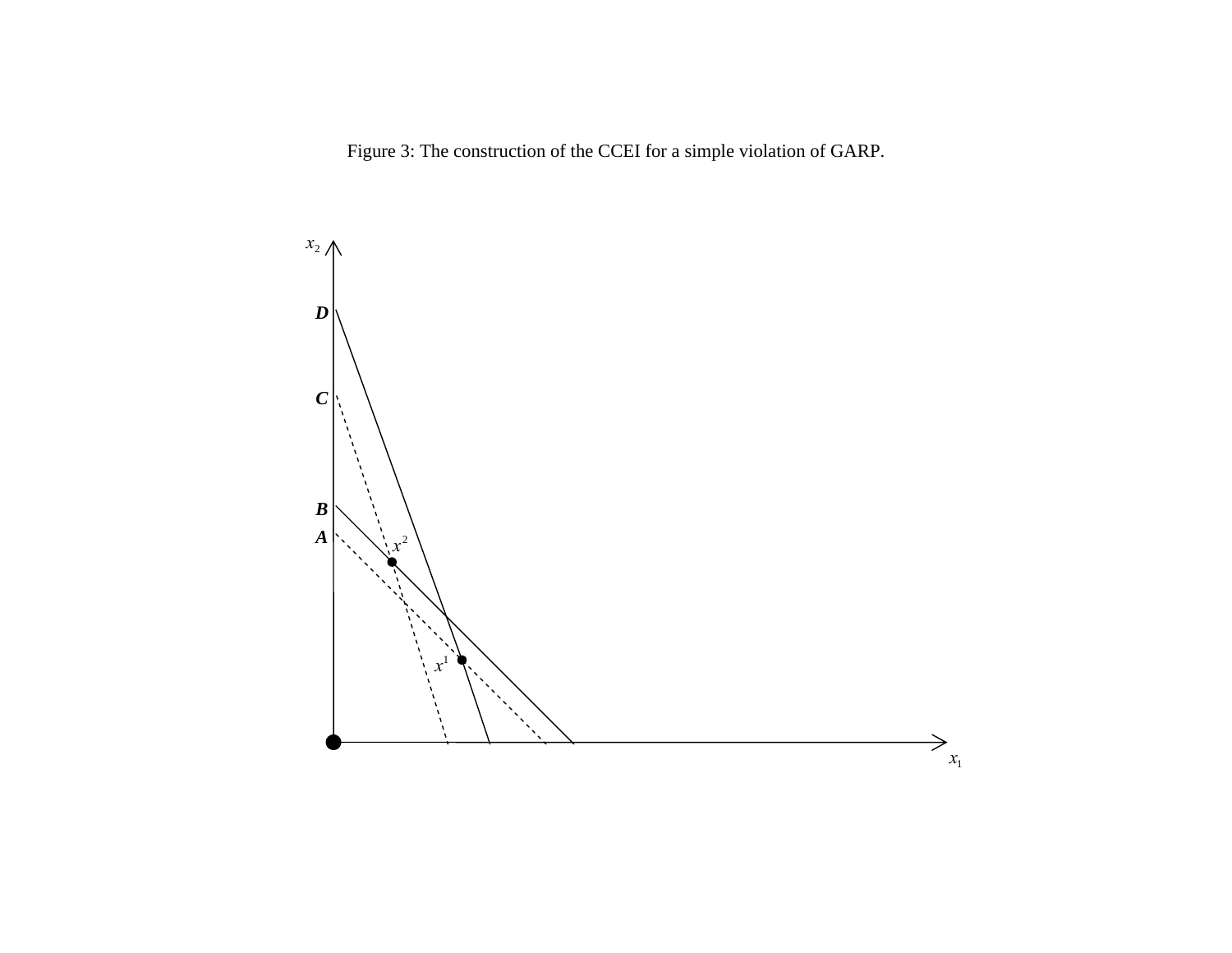

Figure 4: The distributions of GARP violations Afriat's (1972) efficiency index (CCEI).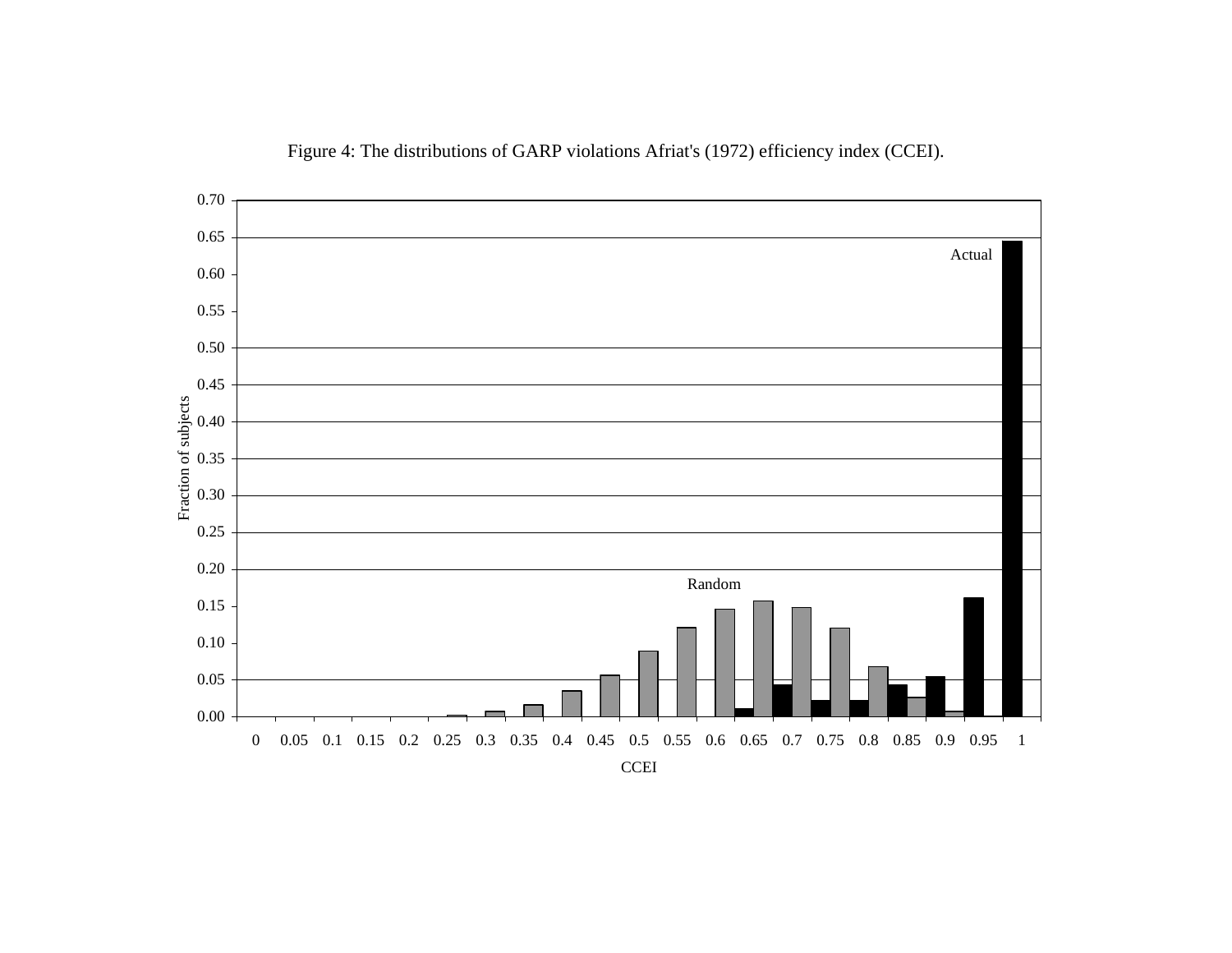Figure 5: An illustration of the relationship between  $\ln(p_1 / p_2)$  and  $\ln(x_1 / x_2)$ 

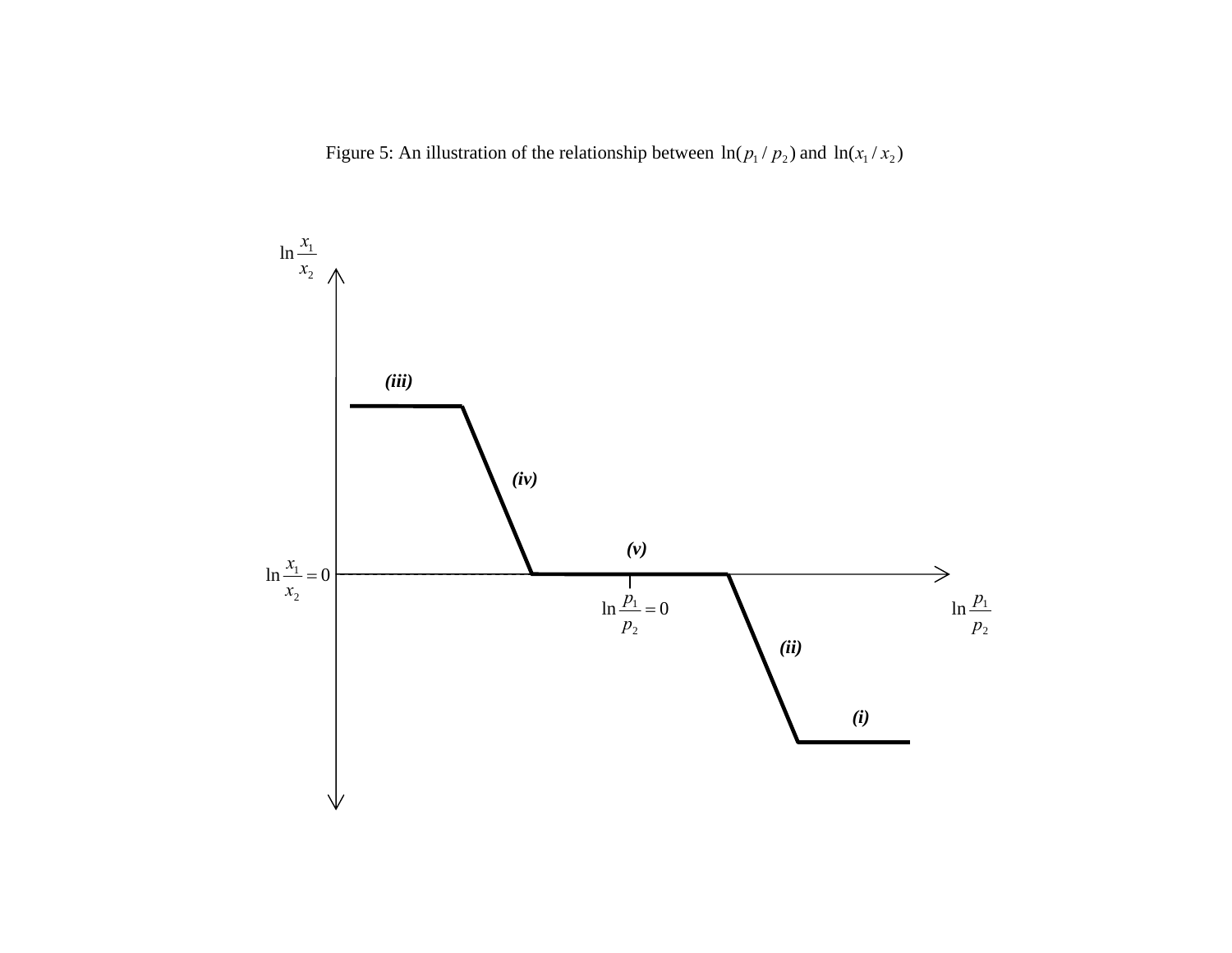Figure 6: Scatterplot of the estimated CRRA parameters  $\hat{\alpha}_n$  and  $\hat{\rho}_n$ .

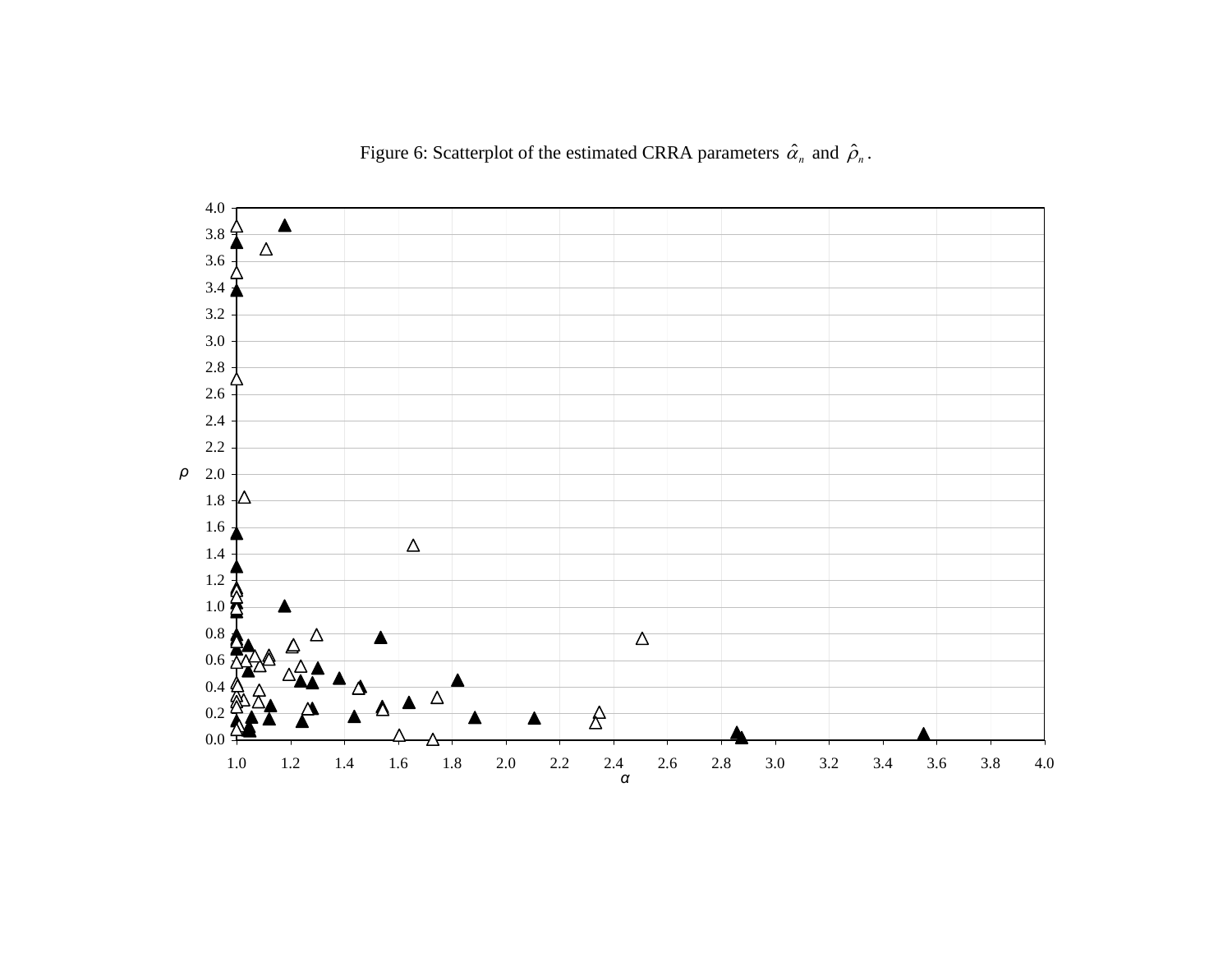Figure 7: The relationship between  $\ln(p_1 / p_2)$  and  $\ln(\hat{x}_1 / \hat{x}_2)$  for selected subjects.

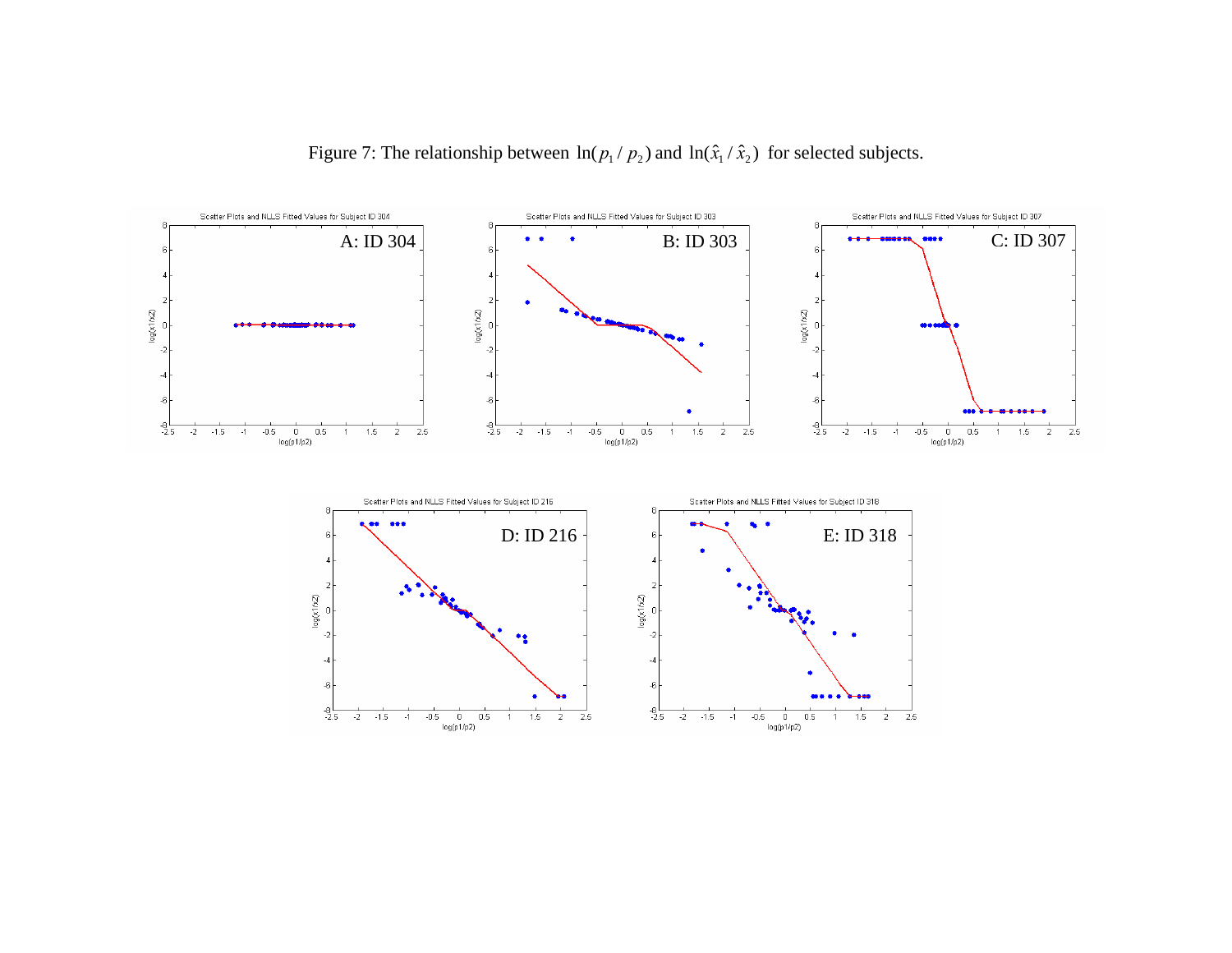Figure 8: The risk premium  $r(h)$  for different values of  $\alpha$  and  $\rho$ .

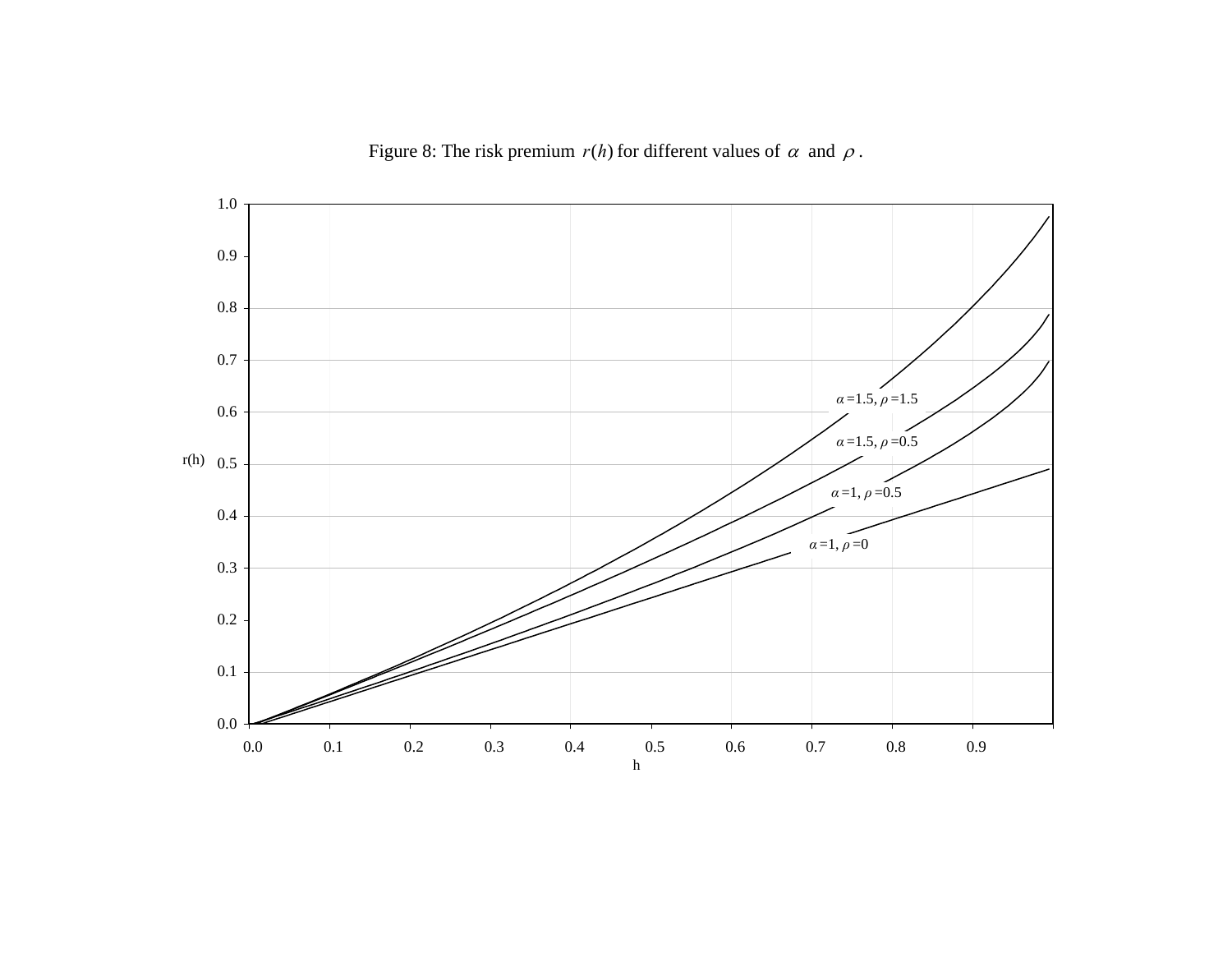

Figure 9: Scatterplot of the risk measures  $\hat{r}_n$  and values  $\hat{\rho}_n$  derived from the simple OLS estimation.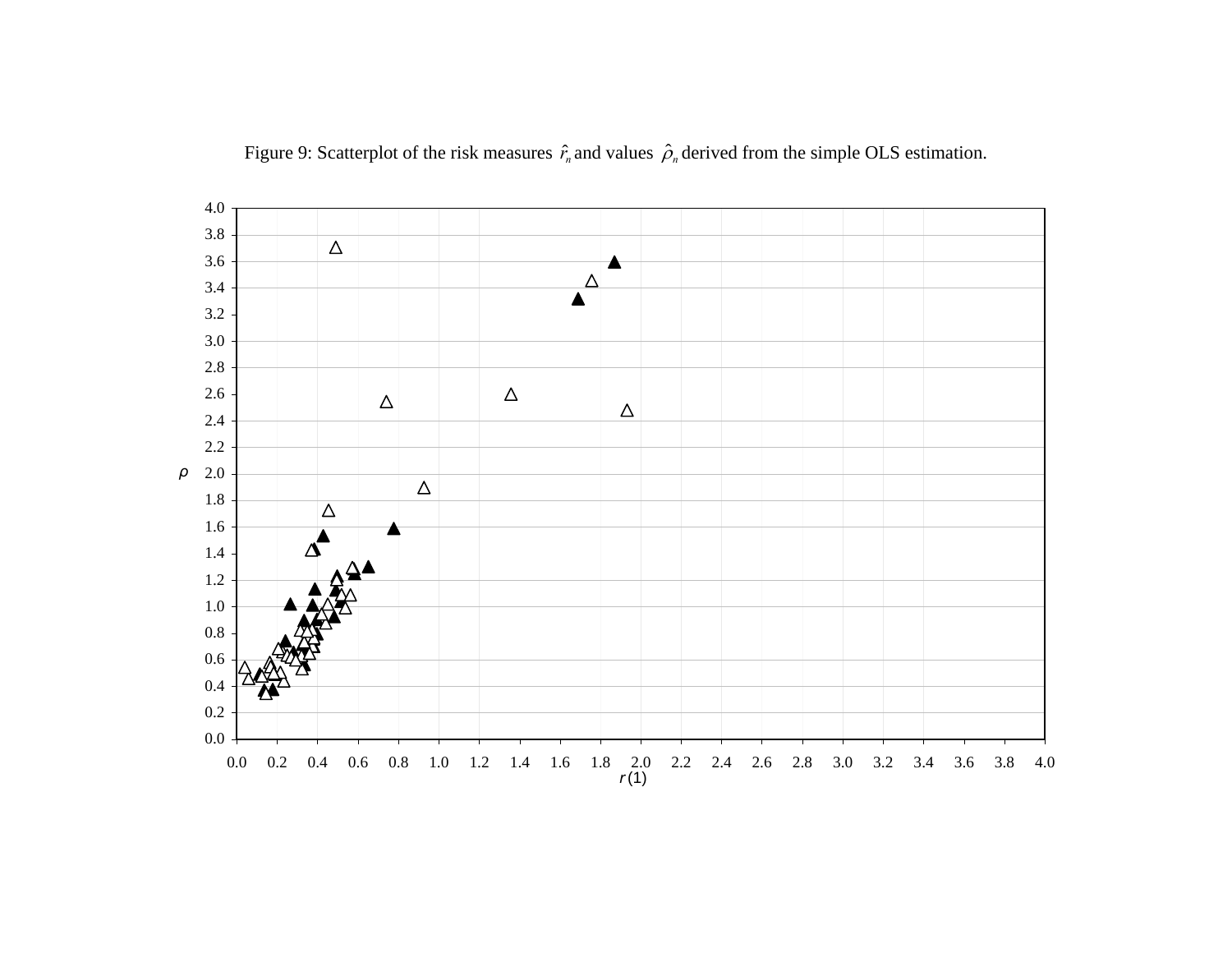

Figure 10A: Scatterplot of the CRRA  $\hat{\rho}_n$  estimates and the CARA adjusted relative risk aversion (*RRA*) estimates